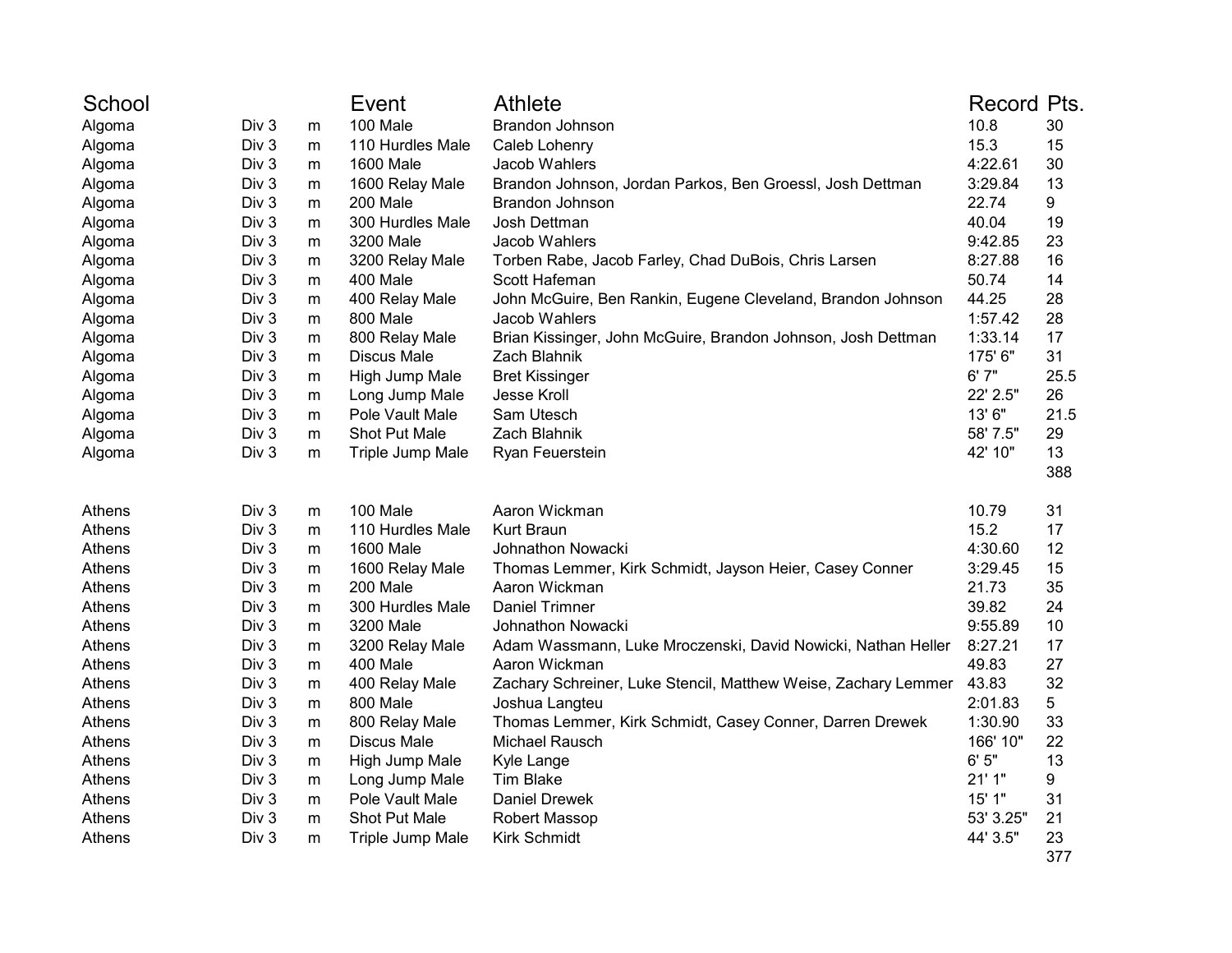| Brookwood        | Div 3            | m | 100 Male           | Jimmy Shepherd                                                         | 11.06    | 13             |
|------------------|------------------|---|--------------------|------------------------------------------------------------------------|----------|----------------|
| Brookwood        | Div 3            | m | 110 Hurdles Male   | <b>Bill Teynor</b>                                                     | 15.5     | 8.5            |
| Brookwood        | Div 3            | m | <b>1600 Male</b>   | <b>Walker Rynes</b>                                                    | 4:28.52  | 17             |
| Brookwood        | Div 3            | m | 1600 Relay Male    | Dylan Smith, Jared Johnson, Devan Summerfield, Billy Nusse             | 3:37.4   | 3              |
| Brookwood        | Div 3            | m | 200 Male           | Adam Fletcher                                                          | 22.9     | 5.5            |
| <b>Brookwood</b> | Div 3            | m | 300 Hurdles Male   | <b>Bill Teynor</b>                                                     | 41.99    | 4              |
| Brookwood        | Div 3            | m | 3200 Male          | Lance Baldwin                                                          | 9:55.7   | 12             |
| Brookwood        | Div 3            | m | 3200 Relay Male    | Dylan Smith, Jared Johnson, Devan Summerfield, Billy Nusse             | 8:13.88  | 28             |
| Brookwood        | Div 3            | m | 400 Male           | <b>Connor Rowell</b>                                                   | 51.33    | 10             |
| <b>Brookwood</b> | Div <sub>3</sub> | m | 400 Relay Male     | Moises Cobox, Brock Geise, Zach Nelson, Jimmy Shepherd                 | 45.04    | 12.5           |
| Brookwood        | Div 3            | m | 800 Male           | <b>Walker Rynes</b>                                                    | 2:01.55  | 8              |
| Brookwood        | Div <sub>3</sub> | m | 800 Relay Male     | Moises Cobox, Brock Geise, Zach Nelson, Jimmy Shepherd                 | 1:35.88  | 9              |
| <b>Brookwood</b> | Div <sub>3</sub> | m | <b>Discus Male</b> | Mike Schaefer                                                          | 136' 6"  | 6              |
| Brookwood        | Div 3            | m | High Jump Male     | Dylan Smith                                                            | 6'2"     | $\overline{2}$ |
| Brookwood        | Div 3            | m | Long Jump Male     | <b>Brock Geise</b>                                                     | 20' 7.5" | 5              |
| <b>Brookwood</b> | Div <sub>3</sub> | m | Shot Put Male      | Jerry Laufenberg                                                       | 47' 05"  | 5              |
| Brookwood        | Div 3            | m | Triple Jump Male   | <b>Brock Geise</b>                                                     | 41'6"    | 4              |
|                  |                  |   |                    |                                                                        |          | 152.5          |
|                  |                  |   |                    |                                                                        |          |                |
| Cambridge        | Div 3            | m | 100 Male           | Rudy Hommen                                                            | 10.68    | 34             |
| Cambridge        | Div <sub>3</sub> | m | 110 Hurdles Male   | <b>Justin Blaney</b>                                                   | 14.8     | 26             |
| Cambridge        | Div <sub>3</sub> | m | <b>1600 Male</b>   | Sean Currie                                                            | 4:19.0   | 33             |
| Cambridge        | Div 3            | m | 1600 Relay Male    | Michael Resnick, Will Kaashagen, Byrdon Behm, Carson Kaashagen 3:24.39 |          | 34             |
| Cambridge        | Div 3            | m | 200 Male           | JT Parish                                                              | 22.37    | 21             |
| Cambridge        | Div 3            | m | 300 Hurdles Male   | <b>Riley Olson</b>                                                     | 39.01    | 30             |
| Cambridge        | Div 3            | m | 3200 Male          | <b>Gus Kaiser</b>                                                      | 9:41.20  | 25             |
| Cambridge        | Div 3            | m | 3200 Relay Male    | Patrick Jenkins, Anthony Resnick, Adam Resnick, Alex Resnick           | 8:04.70  | 35             |
| Cambridge        | Div 3            | m | 400 Male           | <b>Todd Ball</b>                                                       | 50.01    | 24             |
| Cambridge        | Div 3            | m | 400 Relay Male     | Jacob Moody, Donovan Ahrens, Will Kaashagen, Rudy Hommen               | 44.14    | 29             |
| Cambridge        | Div 3            | m | 800 Male           | Kjell Kaashagen                                                        | 1:54.9   | 35             |
| Cambridge        | Div 3            | m | 800 Relay Male     | Riley Olson, Rudy Hommen, Will Kaashagen, Spencer Deforest             | 1:29.40  | 35             |
| Cambridge        | Div <sub>3</sub> | m | <b>Discus Male</b> | <b>Kurt Molnar</b>                                                     | 188'0"   | 34             |
| Cambridge        | Div 3            | m | High Jump Male     | <b>Dusty Maerz</b>                                                     | 6'7''    | 25.5           |
| Cambridge        | Div 3            | m | Long Jump Male     | <b>Todd Ball</b>                                                       | 22'7"    | 32             |
| Cambridge        | Div 3            | m | Pole Vault Male    | <b>Reese Parker</b>                                                    | 14'0"    | 26             |
| Cambridge        | Div 3            | m | Shot Put Male      | <b>Kurt Molnar</b>                                                     | 59'2.5"  | 30             |
| Cambridge        | Div 3            | m | Triple Jump Male   | Robert McAdams                                                         | 46'10.5" | 34             |
|                  |                  |   |                    |                                                                        |          | 542.5          |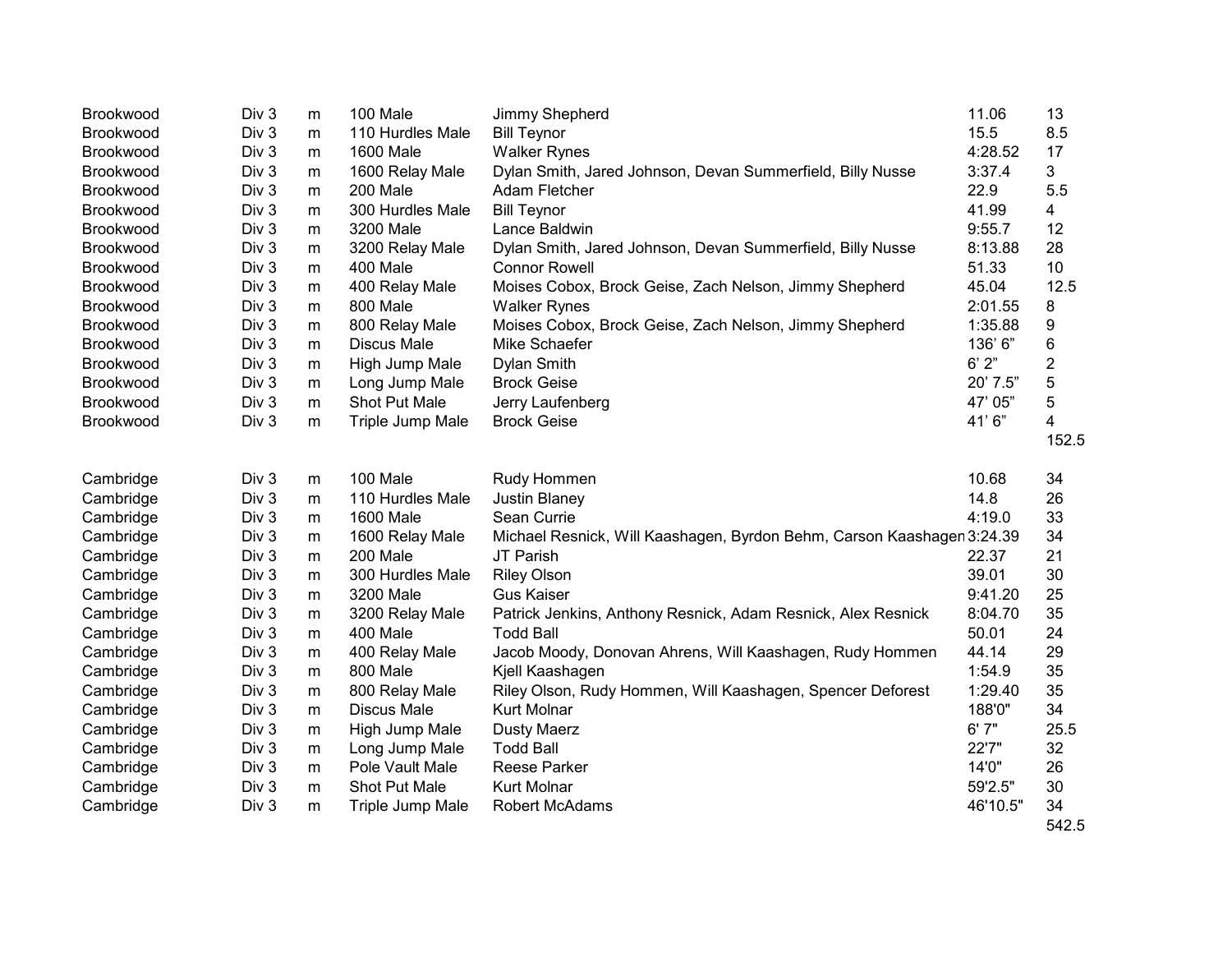| Cashton                 | Div 3 | m | 100 Male           | Nathan Hawkins                                         | 11.2       | 5.5                   |
|-------------------------|-------|---|--------------------|--------------------------------------------------------|------------|-----------------------|
| Cashton                 | Div 3 | m | 110 Hurdles Male   | Cody Dahl                                              | 15.1       | 18                    |
| Cashton                 | Div 3 | m | <b>1600 Male</b>   | Jarret Carpenter                                       | 4:29.10    | 15                    |
| Cashton                 | Div 3 | m | 1600 Relay Male    | Marc Mueller, Dave Weibel, Ed Bethauser, David Mueller | 3:37.10    | $\overline{4}$        |
| Cashton                 | Div 3 | m | 200 Male           | Nathan Hawkins                                         | 22.2       | 28.5                  |
| Cashton                 | Div 3 | m | 300 Hurdles Male   | Cody Dahl                                              | 38.87      | 32                    |
| Cashton                 | Div 3 | m | 3200 Male          | Jason Schmitz                                          | 9:52.61    | 17                    |
| Cashton                 | Div 3 | m | 3200 Relay Male    | Dayton Schmitt, Myles Elsen, Jason Schmitz, Eli Harter | 8:24.27    | 20                    |
| Cashton                 | Div 3 | m | 400 Male           | Gabe Anderson                                          | 52.1       | 3                     |
| Cashton                 | Div 3 | m | 400 Relay Male     | Rian Tuma, Joe Korish, Lee Hemmersbach, Nick Korn      | 45.6       | 9                     |
| Cashton                 | Div 3 | m | 800 Male           | Jarret Carpenter                                       | 2:02.13    | $\mathbf{3}$          |
| Cashton                 | Div 3 | m | 800 Relay Male     | Rian Tuma, Joe Korish, Lee Hemmersbach, Nick Korn      | 1:35.70    | 10                    |
| Cashton                 | Div 3 | m | <b>Discus Male</b> | Keith Schuttemeier                                     | 156' 10"   | 17                    |
| Cashton                 | Div 3 | m | High Jump Male     | <b>Patrick Slattery</b>                                | 6' 4''     | $\overline{7}$        |
| Cashton                 | Div 3 | m | Long Jump Male     | Rian Tuma                                              | 21'2"      | 12                    |
| Cashton                 | Div 3 | m | Pole Vault Male    | <b>Mike Smith</b>                                      | 13'6"      | 21.5                  |
| Cashton                 | Div 3 | m | Shot Put Male      | Al Kirking                                             | 56' 00.25" | 25                    |
| Cashton                 | Div 3 | m | Triple Jump Male   | Matt Von Ruden                                         | 41'7"      | 5                     |
|                         |       |   |                    |                                                        |            | 252.5                 |
| <b>Catholic Central</b> | Div 3 | m | 100 Male           | Carson Meinholz                                        | 11.08      | 11.5                  |
| <b>Catholic Central</b> | Div 3 | m | 110 Hurdles Male   | <b>Matt Kornhoff</b>                                   | 15.9       | 5                     |
| <b>Catholic Central</b> | Div 3 | m | <b>1600 Male</b>   | Ryan Birkholz                                          | 4:24.37    | 27                    |
| <b>Catholic Central</b> | Div 3 | m | 1600 Relay Male    | Carson Meinholz, Ken Stang, Tim Fleiss, Will Paulus    | 3:25.23    | 33                    |
| <b>Catholic Central</b> | Div 3 | m | 200 Male           | Carson Meinholz                                        | 22.59      | 14                    |
| <b>Catholic Central</b> | Div 3 | m | 300 Hurdles Male   | Scott Huelskamp                                        | 41.1       | 8.5                   |
| <b>Catholic Central</b> | Div 3 | m | 300 Hurdles Male   | Scott Huelskamp                                        | 41.1       | 8.5                   |
| <b>Catholic Central</b> | Div 3 | m | 3200 Male          | Colin Kennedy                                          | 9:39.06    | 31                    |
| <b>Catholic Central</b> | Div 3 | m | 3200 Relay Male    | Krupiel, Clayton, Vos, Joski                           | 8:48.57    | 9                     |
| <b>Catholic Central</b> | Div 3 | m | 400 Male           | <b>Will Paulus</b>                                     | 49.52      | 31                    |
| <b>Catholic Central</b> | Div 3 | m | 400 Relay Male     | Sam Vos, Bill Wilde, Jeff Jacobsen, Sam Wagner         | 44.71      | 16                    |
| <b>Catholic Central</b> | Div 3 | m | 800 Relay Male     | Sam Singh, Jim Jacobsen, Ken Stang, Bill Wagner        | 1:31.10    | 31.5                  |
| <b>Catholic Central</b> | Div 3 | m | <b>Discus Male</b> | <b>Tony Weiler</b>                                     | 135' 6"    | 4                     |
| <b>Catholic Central</b> | Div 3 | m | High Jump Male     | <b>Tim Brandes</b>                                     | 6' 4''     | 7                     |
| <b>Catholic Central</b> | Div 3 | m | Long Jump Male     | Jeremy Williamson                                      | 19' 7.25"  | $\overline{2}$        |
| <b>Catholic Central</b> | Div 3 | m | Shot Put Male      | Calvin Kempken                                         | 52' 6"     | 18                    |
| <b>Catholic Central</b> | Div 3 | m | Triple Jump Male   | Mark Giebel                                            | 40' 7"     | $\overline{2}$<br>259 |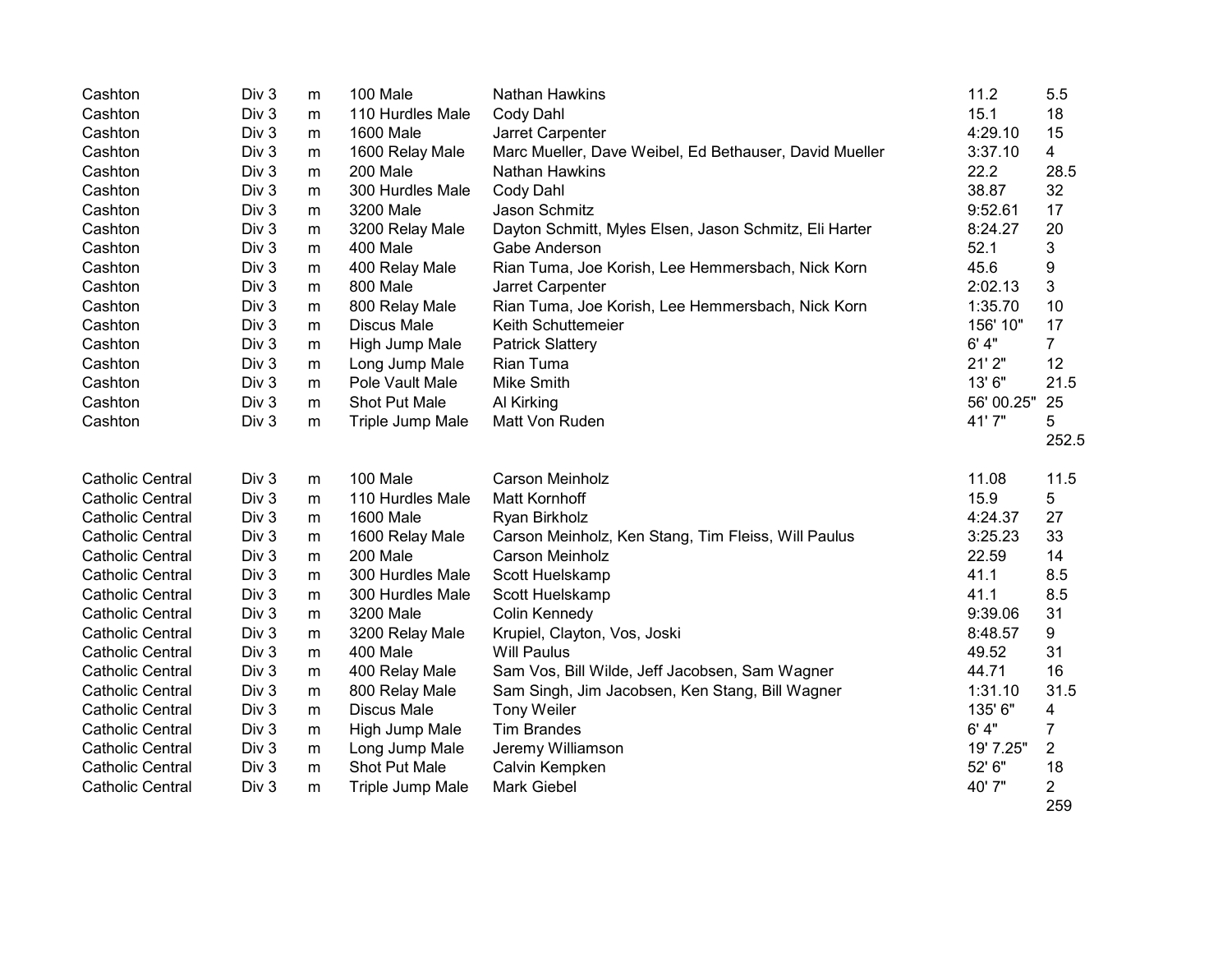| Cuba City  | Div 3            | m | 100 Male           | T. Dodds                                                               | 10.7     | 33             |
|------------|------------------|---|--------------------|------------------------------------------------------------------------|----------|----------------|
| Cuba City  | Div 3            | m | 110 Hurdles Male   | Josh Otto                                                              | 14.5     | 31             |
| Cuba City  | Div 3            | m | <b>1600 Male</b>   | C. Shaffer                                                             | 4:32.9   | $6\phantom{1}$ |
| Cuba City  | Div 3            | m | 1600 Relay Male    | K. Cook, E. Hendricks, Paul Wedige, Tim Staver                         | 3:29.7   | 14             |
| Cuba City  | Div 3            | m | 200 Male           | L. McWilliams                                                          | 22.4     | 19.5           |
| Cuba City  | Div 3            | m | 300 Hurdles Male   | Steven Meyer                                                           | 40.17    | 15             |
| Cuba City  | Div 3            | m | 3200 Male          | <b>Justin Andrews</b>                                                  | 9:54.7   | 14             |
| Cuba City  | Div 3            | m | 3200 Relay Male    | C. Casey, M. Heer, J. Ramaker, N. Geyer                                | 8:12.9   | 29             |
| Cuba City  | Div 3            | m | 400 Male           | T. Dodds                                                               | 49.8     | 29.5           |
| Cuba City  | Div 3            | m | 400 Relay Male     | Michael Bruner, Dylan Becker, John Frederick, Nick Hicks               | 43.89    | 30             |
| Cuba City  | Div 3            | m | 800 Male           | Josh Placke                                                            | 1:56.8   | 29             |
| Cuba City  | Div 3            | m | 800 Relay Male     | Michael Bruner, Jake Meckstroth, Nick Hicks, Brett Becker              | 1:32.77  | 18             |
| Cuba City  | Div 3            | m | <b>Discus Male</b> | <b>Greg Ganter</b>                                                     | 173'0"   | 29             |
| Cuba City  | Div 3            | m | High Jump Male     | <b>Ben Kuepers</b>                                                     | 6'6''    | 19             |
| Cuba City  | Div 3            | m | Long Jump Male     | <b>B.</b> Dagenhardt                                                   | 22'3"    | 28             |
| Cuba City  | Div 3            | m | Pole Vault Male    | <b>Travis Langmeier</b>                                                | 13'6"    | 21.5           |
| Cuba City  | Div 3            | m | Shot Put Male      | <b>Greg Ganter</b>                                                     | 59'6"    | 31             |
| Cuba City  | Div 3            | m | Triple Jump Male   | <b>Ben Kuepers</b>                                                     | 44'7.25" | 24             |
|            |                  |   |                    |                                                                        |          | 420.5          |
| Darlington | Div 3            | m | 110 Hurdles Male   | Kyle Johnson                                                           | 14.8     | 26             |
| Darlington | Div 3            | m | 1600 Male          | <b>Tyson Miehe</b>                                                     | 4:19.6   | 32             |
| Darlington | Div 3            | m | 1600 Relay Male    | Joe Templeton, Tom Ingwell, Grant Winfrey, Keith McDonald              | 3:27.20  | 28             |
| Darlington | Div 3            | m | 200 Male           | Jason Tyson                                                            | 22.1     | 32             |
| Darlington | Div 3            | m | 300 Hurdles Male   | <b>Grady Rielly</b>                                                    | 39.63    | 26             |
| Darlington | Div 3            | m | 3200 Male          | <b>Tyson Miehe</b>                                                     | 9:08.87  | 36             |
| Darlington | Div 3            | m | 3200 Relay Male    | Thomas Schultz, Dane Siegenthaler, Jaden Komprood, Tyson Miehe 8:06.89 |          | 32             |
| Darlington | Div 3            | m | 400 Male           | Alex Erickson                                                          | 50.11    | 21             |
| Darlington | Div 3            | m | 400 Relay Male     | Matt Ritchie, Kory Tuescher, Nathan Rielly, Jason Tyson                | 44.3     | 27             |
| Darlington | Div 3            | m | 800 Male           | Jeff Tuescher                                                          | 1:55.44  | 34             |
| Darlington | Div 3            | m | 800 Relay Male     | Cody Erickson, Mitchell Langkamp, Cedric Flesher, Alex Erickson        | 1:32.07  | 24             |
| Darlington | Div 3            | m | <b>Discus Male</b> | Jeffrey Reichling                                                      | 163' 4"  | 21             |
| Darlington | Div <sub>3</sub> | m | High Jump Male     | Dave Hirsbrunner                                                       | 6' 3.75" | 4              |
| Darlington | Div 3            | m | Long Jump Male     | <b>Rick Bartels</b>                                                    | 22' 0"   | 19.5           |
| Darlington | Div 3            | m | Pole Vault Male    | Justin Wedig                                                           | 13'1"    | 14.5           |
| Darlington | Div 3            | m | Shot Put Male      | Dean Wagner                                                            | 55' 3.5" | 24             |
| Darlington | Div 3            | m | Triple Jump Male   | Keith McDonald                                                         | 45' 0"   | 27.5<br>428.5  |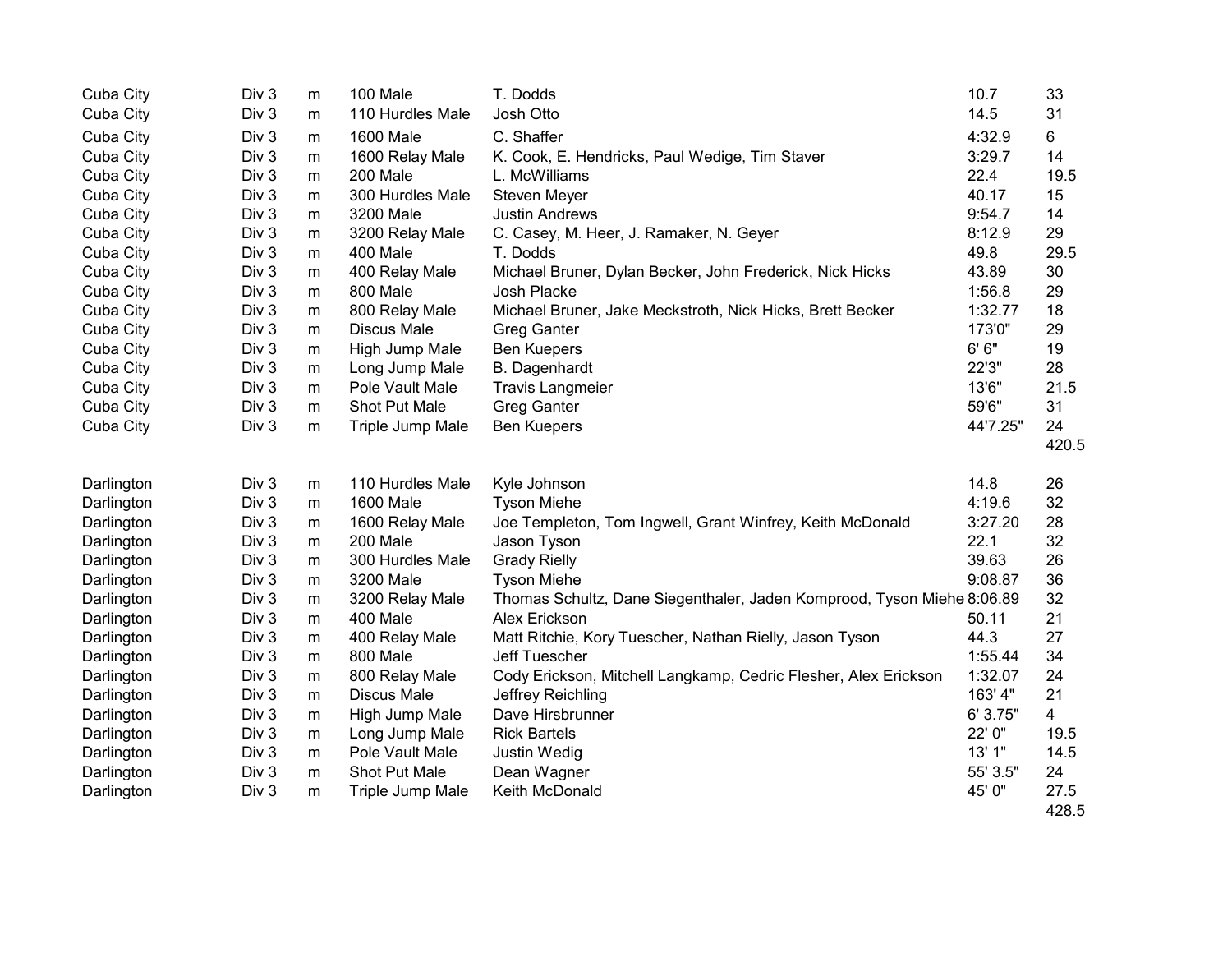| Deerfield | Div 3            | m         | 100 Male           | Kyle Russell                                                              | 10.66    | 35             |
|-----------|------------------|-----------|--------------------|---------------------------------------------------------------------------|----------|----------------|
| Deerfield | Div 3            | m         | 110 Hurdles Male   | John Brandon                                                              | 14.8     | 26             |
| Deerfield | Div 3            | m         | 1600 Male          | Kurt Hansen                                                               | 4:23.4   | 29             |
| Deerfield | Div 3            | m         | 1600 Relay Male    | Bob Jess, Don Wilkinson, Mark Labarge, Jim Crockett                       | 3:26.62  | 31             |
| Deerfield | Div 3            | m         | 200 Male           | Cody Farnsworth                                                           | 22.41    | 18             |
| Deerfield | Div <sub>3</sub> | m         | 300 Hurdles Male   | John Brandon                                                              | 38.7     | 33             |
| Deerfield | Div <sub>3</sub> | m         | 3200 Male          | <b>Kurt Hansen</b>                                                        | 9:34.7   | 32             |
| Deerfield | Div 3            | m         | 3200 Relay Male    | Drew Shea, Joe Kaltenbach, Erik Halverson, Kyle Gleason                   | 8:19.8   | 23             |
| Deerfield | Div 3            | m         | 400 Male           | Jim Crockett                                                              | 50.68    | 15             |
| Deerfield | Div 3            | m         | 400 Relay Male     | Marcus Maier, Garrett Miles, Brandon Schmidt, Cody Farnsworth             | 44.35    | 25             |
| Deerfield | Div 3            | m         | 800 Male           | <b>Tyler Jess</b>                                                         | 1:58.14  | 24             |
| Deerfield | Div 3            | m         | 800 Relay Male     | Bryce Mancheski, Seth Kornelsen, Bailey Gesteland, Cole Nickerson 1:32.11 |          | 23             |
| Deerfield | Div 3            | m         | <b>Discus Male</b> | Doug Lowell                                                               | 179'4.5" | 32             |
| Deerfield | Div 3            | m         | High Jump Male     | <b>Rick Gilbert</b>                                                       | 6' 4.5"  | 10             |
| Deerfield | Div 3            | m         | Long Jump Male     | Ty Prosa                                                                  | 22'1"    | 21.5           |
| Deerfield | Div <sub>3</sub> | m         | Pole Vault Male    | <b>Garrett Miles</b>                                                      | 14'0"    | 26             |
| Deerfield | Div 3            | m         | Shot Put Male      | Doug Lowell                                                               | 60'3"    | 32             |
| Deerfield | Div 3            | m         | Triple Jump Male   | Chad Hubred                                                               | 45'0"    | 27.5           |
|           |                  |           |                    |                                                                           |          | 463            |
|           |                  |           |                    |                                                                           |          |                |
|           |                  |           |                    |                                                                           |          |                |
| DeSoto    | Div 3            | m         | 100 Male           | Jason Sletten                                                             | 11.18    | 7.5            |
| DeSoto    | Div 3            | m         | 110 Hurdles Male   | <b>Harlan Flick</b>                                                       | 14.9     | 23             |
| DeSoto    | Div 3            | m         | <b>1600 Male</b>   | <b>Mark Hammes</b>                                                        | 4:30.7   | 10             |
| DeSoto    | Div 3            | m         | 1600 Relay Male    | Ed Venner, Dan Johnson, David Penchi, Mark Englerth                       | 3:28.61  | 21             |
| DeSoto    | Div 3            | ${\sf m}$ | 200 Male           | Adam Yaun                                                                 | 22.71    | 10             |
| DeSoto    | Div 3            | m         | 300 Hurdles Male   | Mark Englerth                                                             | 39.99    | 23             |
| DeSoto    | Div <sub>3</sub> | m         | 3200 Male          | <b>Mark Hammes</b>                                                        | 9:55.7   | 11             |
| DeSoto    | Div 3            | m         | 3200 Relay Male    | Grant Chapes, Ben Poulin, Colby Gemein, Lance Buckles                     | 9:05.01  | 5              |
| DeSoto    | Div 3            | m         | 400 Male           | Adam Yaun                                                                 | 51.61    | $\overline{7}$ |
| DeSoto    | Div 3            | m         | 400 Relay Male     | Dylan Chapes, Colby Gemein, Ben Poulin, Hunter Thompson                   | 45.78    | 8              |
| DeSoto    | Div 3            | ${\sf m}$ | 800 Male           | Lance Buckles                                                             | 1:59.58  | 15             |
| DeSoto    | Div <sub>3</sub> | m         | 800 Relay Male     | Matthew Mussatti, Tony Mussatti, Steven Johnston, Dan Johnson             | 1:34.00  | 13             |
| DeSoto    | Div <sub>3</sub> | m         | <b>Discus Male</b> | Ross Von Glahn                                                            | 155' 7"  | 16             |
| DeSoto    | Div <sub>3</sub> | m         | High Jump Male     | Dan Leis                                                                  | 6'3''    | 3              |
| DeSoto    | Div 3            | m         | Long Jump Male     | Doug Strasser                                                             | 20' 5"   | 3              |
| DeSoto    | Div 3            | ${\sf m}$ | Pole Vault Male    | <b>Rich Tully</b>                                                         | 12' 9"   | 8              |
| DeSoto    | Div 3            | m         | Shot Put Male      | Curt Mikkelson                                                            | 49' 10"  | $\overline{7}$ |
| DeSoto    | Div 3            | m         | Triple Jump Male   | Chris Crusan                                                              | 40'8"    | 3<br>193.5     |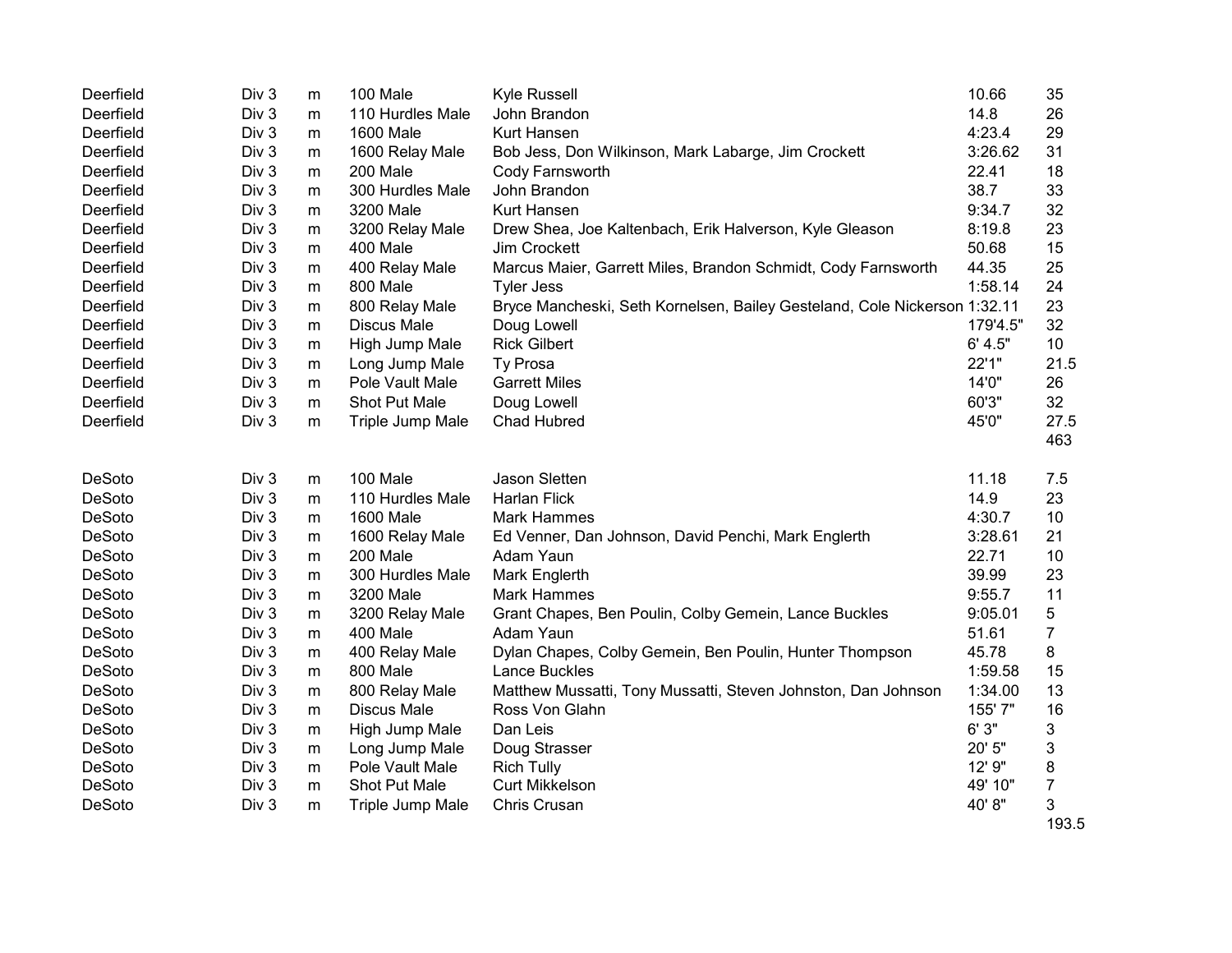| Dodgeland         | Div <sub>3</sub> | m         | 100 Male           | <b>Robert Scherer</b>                                | 11        | 17.5           |
|-------------------|------------------|-----------|--------------------|------------------------------------------------------|-----------|----------------|
| Dodgeland         | Div 3            | m         | 110 Hurdles Male   | Pete Hartman                                         | 14.2      | 34             |
| Dodgeland         | Div 3            | ${\sf m}$ | 1600 Male          | Kent Kohls                                           | 4:27.54   | 21             |
| Dodgeland         | Div 3            | ${\sf m}$ | 1600 Relay Male    | Gary Wild, Dale Ninmann, Jerry Ninmann, Randy Uttech | 3:27.6    | 27             |
| Dodgeland         | Div 3            | m         | 200 Male           | Pete Hartman                                         | 22.5      | 16.5           |
| Dodgeland         | Div 3            | m         | 300 Hurdles Male   | Pete Hartman                                         | 38        | 35             |
| Dodgeland         | Div 3            | m         | 3200 Male          | Neil Foch                                            | 9:39.44   | 29             |
| Dodgeland         | Div 3            | m         | 3200 Relay Male    | Joel Esteves, Jacob Stuebe, Hirochi Ura, Evan Finger | 8:15.18   | 27             |
| Dodgeland         | Div 3            | m         | 400 Male           | <b>Randy Uttech</b>                                  | 49.8      | 29.5           |
| Dodgeland         | Div 3            | m         | 400 Relay Male     | Kyle Engels, Matt Moynihan, Joe Caine, Jaxon Seufzer | 44.65     | 18             |
| Dodgeland         | Div 3            | ${\sf m}$ | 800 Male           | Alan Schmitt                                         | 1:56.46   | 31             |
| Dodgeland         | Div 3            | m         | 800 Relay Male     | Kyle Engels, Matt Moynihan, Joe Caine, Jaxon Seufzer | 1:32.32   | 20             |
| Dodgeland         | Div 3            | m         | <b>Discus Male</b> | <b>Mike Maertz</b>                                   | 153' 2"   | 14             |
| Dodgeland         | Div 3            | m         | High Jump Male     | John Gray                                            | 6'7''     | 25.5           |
| Dodgeland         | Div 3            | m         | Long Jump Male     | Pete Hartman                                         | 22' 1.5"  | 24             |
| Dodgeland         | Div 3            | m         | Pole Vault Male    | Dalton Klentz                                        | 14' 3.5"  | 29             |
| Dodgeland         | Div 3            | m         | Shot Put Male      | Joe Bronner                                          | 52' 10"   | 20             |
| Dodgeland         | Div 3            | m         | Triple Jump Male   | James Wreath                                         | 42' 9.75" | 12             |
|                   |                  |           |                    |                                                      |           | 430            |
|                   |                  |           |                    |                                                      |           |                |
| Elmwood/Plum City | Div 3            | m         | 100 Male           | C. Rose                                              | 10.88     | 27             |
| Elmwood/Plum City | Div 3            | m         | 110 Hurdles Male   | N. Kernstock                                         | 16        | 3              |
| Elmwood/Plum City | Div 3            | m         | <b>1600 Male</b>   | A. Gilles                                            | 4:41.05   | $\overline{2}$ |
| Elmwood/Plum City | Div 3            | m         | 1600 Relay Male    | L. Von Holtum, S. Jones, T. Churchill, A. Gilles     | 3:28.44   | 22             |
| Elmwood/Plum City |                  |           |                    |                                                      |           | 19.5           |
|                   | Div 3            | m         | 200 Male           | C. Rose                                              | 22.4      |                |
| Elmwood/Plum City | Div 3            | ${\sf m}$ | 300 Hurdles Male   | T. Churchill                                         | 42.72     | $\overline{2}$ |
| Elmwood/Plum City | Div 3            | ${\sf m}$ | 3200 Male          | T. Talford                                           | 10:35.56  | $\mathbf{1}$   |
| Elmwood/Plum City | Div 3            | m         | 3200 Relay Male    | A. Gilles, T. Talford, T. Bechel, S. Jones           | 8:17.23   | 25             |
| Elmwood/Plum City | Div 3            | m         | 400 Male           | G. Rodriguez                                         | 51.66     | 5              |
| Elmwood/Plum City | Div 3            | m         | 400 Relay Male     | T. Bagley, R. Asher, H. Kernstock, L. Wolf           | 45.51     | 11             |
| Elmwood/Plum City | Div 3            | m         | 800 Male           | A. Gilles                                            | 1:57.75   | 26             |
| Elmwood/Plum City | Div 3            | m         | 800 Relay Male     | T. Wayne, A. Gilles, G. Rodriguez, J. McKune         | 1:34.60   | 12             |
| Elmwood/Plum City | Div 3            | ${\sf m}$ | <b>Discus Male</b> | <b>B.</b> Bechel                                     | 133'4"    | 3              |
| Elmwood/Plum City | Div 3            | m         | High Jump Male     | M. Bechel                                            | 6' 0"     | 1              |
| Elmwood/Plum City | Div 3            | m         | Long Jump Male     | H. Kernstock                                         | 20'7"     | 4              |
| Elmwood/Plum City | Div 3            | m         | Pole Vault Male    | M. Anderson                                          | 10'6"     | 1              |
| Elmwood/Plum City | Div 3            | m         | Shot Put Male      | A. Hartung                                           | 47'11.25  | 6              |
| Elmwood/Plum City | Div 3            | m         | Triple Jump Male   | S. Pax                                               | 42'1"     | 7<br>177.5     |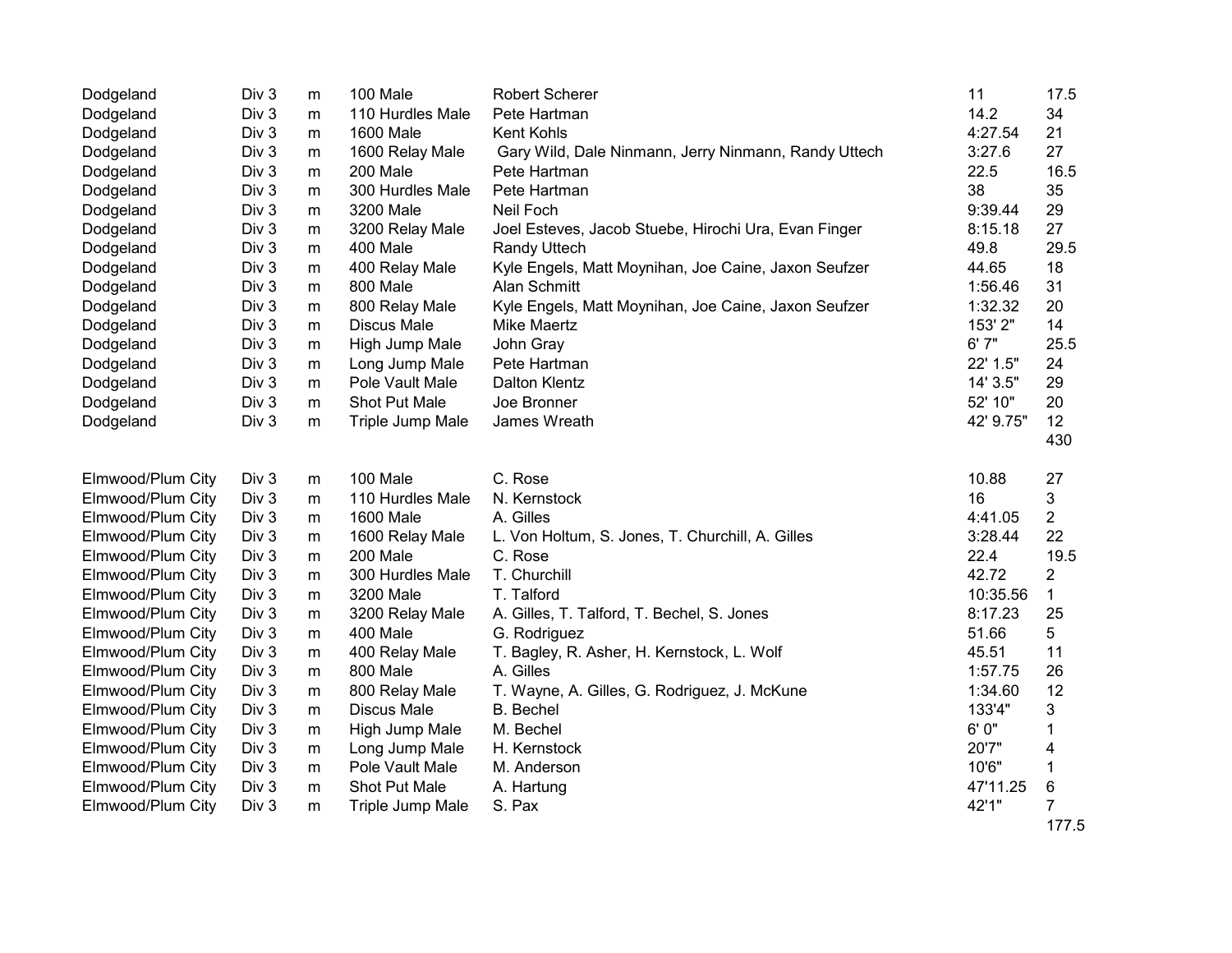| Fennimore | Div <sub>3</sub> | m         | 100 Male           | <b>Billy Lease</b>                                            | 10.82     | 28          |
|-----------|------------------|-----------|--------------------|---------------------------------------------------------------|-----------|-------------|
| Fennimore | Div <sub>3</sub> | m         | 110 Hurdles Male   | Mitch Tollefson                                               | 14.41     | 32          |
| Fennimore | Div 3            | ${\sf m}$ | <b>1600 Male</b>   | Nick Nicholson                                                | 4:26.86   | 23          |
| Fennimore | Div 3            | m         | 1600 Relay Male    | Ben Lease, Justin Verhulst, Matt Rutkowski, Billy Lease       | 3:28.17   | 24          |
| Fennimore | Div 3            | m         | 200 Male           | <b>Billy Lease</b>                                            | 22.25     | 27          |
| Fennimore | Div <sub>3</sub> | m         | 300 Hurdles Male   | Kevin Carp                                                    | 39.37     | 28          |
| Fennimore | Div 3            | m         | 3200 Male          | <b>Ben Hoffland</b>                                           | 9:39.8    | 28          |
| Fennimore | Div 3            | m         | 3200 Relay Male    | Casey Grimme, Jess Carns, Scott Wenthe, Jason Eddy            | 8:18.3    | 24          |
| Fennimore | Div 3            | m         | 400 Male           | <b>Billy Lease</b>                                            | 49.97     | 25          |
| Fennimore | Div 3            | ${\sf m}$ | 400 Relay Male     | Heath Nicholson, Ben Hertrampf, Jeff Winkers, Josh Swenson    | 44.98     | 14          |
| Fennimore | Div 3            | m         | 800 Male           | <b>Ben Stuckey</b>                                            | 1:59.82   | 14          |
| Fennimore | Div 3            | m         | 800 Relay Male     | Ben Lease, Brandon Hertrampf, Tyler Carl, Kevin Everson       | 1:32.36   | 19          |
| Fennimore | Div 3            | m         | <b>Discus Male</b> | Jay Ryun                                                      | 173' 10"  | 28          |
| Fennimore | Div 3            | m         | High Jump Male     | Liam Kenney                                                   | 6'6''     | 19          |
| Fennimore | Div 3            | m         | Long Jump Male     | Steve Chapman                                                 | 22' 0"    | 19.5        |
| Fennimore | Div 3            | m         | Pole Vault Male    | <b>Barron Carns</b>                                           | 13' 3"    | 17          |
| Fennimore | Div 3            | m         | Shot Put Male      | <b>Brock Hertrampf</b>                                        | 54' 9.25" | 23          |
| Fennimore | Div 3            | m         | Triple Jump Male   | <b>Rich Lofthouse</b>                                         | 44' 10.5" | 26          |
|           |                  |           |                    |                                                               |           | 418.5       |
| Gilman    | Div <sub>3</sub> | m         | 100 Male           | Mark Kubishak                                                 | 11.2      | 5.5         |
| Gilman    | Div 3            | m         | 110 Hurdles Male   | <b>Corey Tallier</b>                                          | 15.6      | 6.5         |
| Gilman    | Div 3            | m         | <b>1600 Male</b>   | Kurt Krug                                                     | 4:30.71   | 9           |
| Gilman    | Div 3            | m         | 1600 Relay Male    | Travis Gallick, Corey Tallier, Cody Rosemeyer, Cody Hodowanic | 3:23.55   | 35          |
| Gilman    | Div 3            | m         | 200 Male           | Cody Hodowanic                                                | 22.6      | 12.5        |
| Gilman    | Div 3            | ${\sf m}$ | 300 Hurdles Male   | <b>Corey Tallier</b>                                          | 38.88     | 31          |
| Gilman    | Div 3            | m         | 3200 Male          | Kevin Mahalko                                                 | 9:42.48   | 24          |
| Gilman    | Div 3            | m         | 3200 Relay Male    | Cody Hodowanic, Cody Rosemeyer, Corey Tallier, Travis Gallick | 8:24.06   | 21          |
| Gilman    | Div 3            | m         | 400 Male           | <b>Travis Gallick</b>                                         | 50.38     | 19          |
| Gilman    | Div 3            | m         | 400 Relay Male     | Chris Schuelke, Trevor Rosemeyer, Joel Kulesa, Jacob Doro     | 44.46     | 20.5        |
| Gilman    | Div 3            | m         | 800 Male           | <b>Travis Gallick</b>                                         | 1:57.47   | 27          |
| Gilman    | Div 3            | m         | 800 Relay Male     | Cody Hodowanic, Travis Gallick, Corey Tallier, Cody Rosemeyer | 1:32.0    | 26          |
| Gilman    | Div 3            | ${\sf m}$ | <b>Discus Male</b> | <b>Shaune Anders</b>                                          | 149'2"    | 13          |
| Gilman    | Div 3            | m         | High Jump Male     | <b>Travis Gallick</b>                                         | 6' 6''    | 19          |
| Gilman    | Div 3            | m         | Long Jump Male     | Joel Kulesa                                                   | 22'1.25"  | 23          |
| Gilman    | Div 3            | m         | Pole Vault Male    | Cody Rosemeyer                                                | 13'6"     | 21.5        |
| Gilman    | Div 3            | m         | Shot Put Male      | Lance Wry                                                     | 51'0.5"   | 12          |
| Gilman    | Div 3            | m         | Triple Jump Male   | <b>Corey Tallier</b>                                          | 42'10.75" | 14<br>339.5 |
|           |                  |           |                    |                                                               |           |             |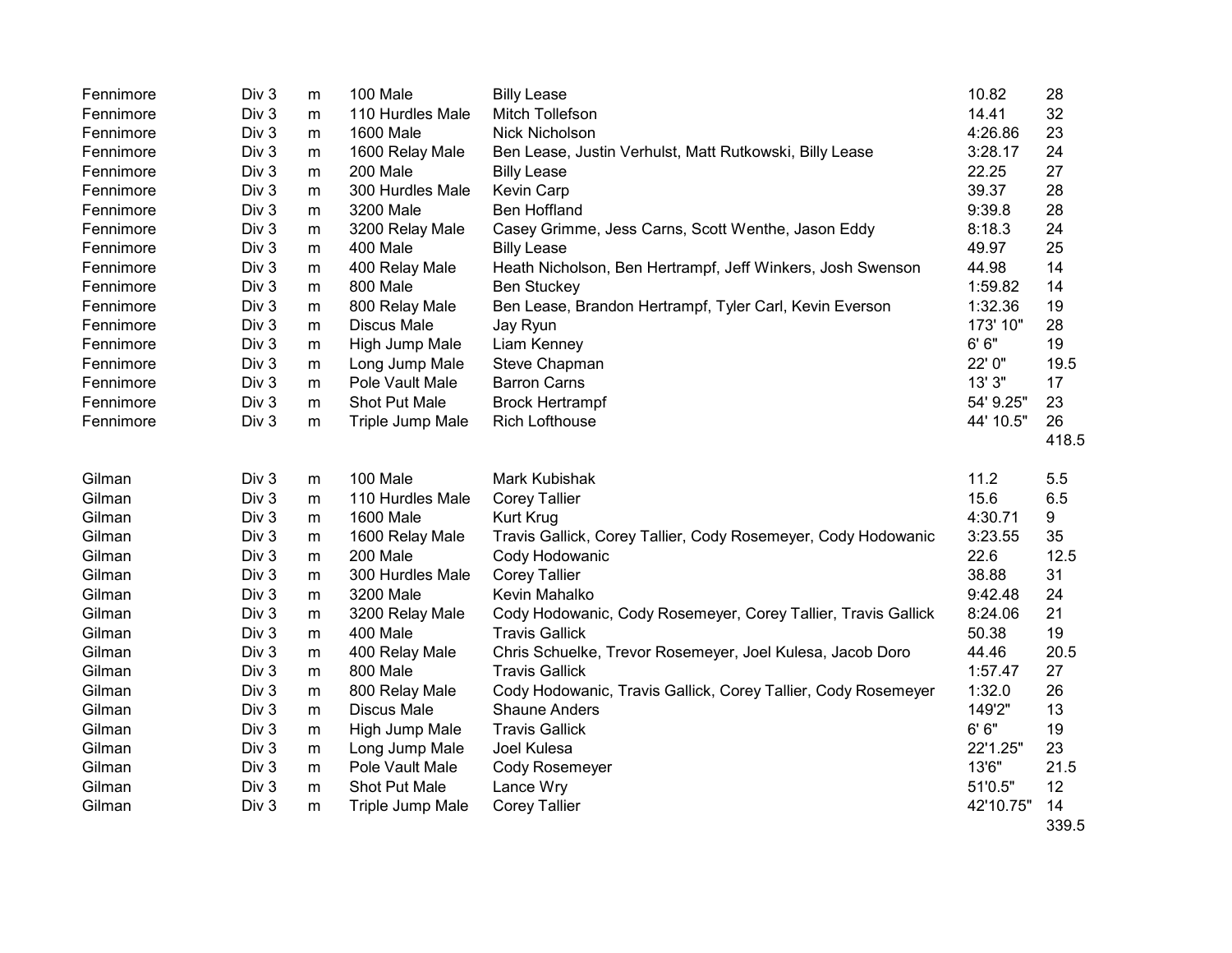| <b>Glenwood City</b> | Div 3 | m         | 100 Male           | <b>Tim Klatt</b>                                            | 11.13     | 9              |
|----------------------|-------|-----------|--------------------|-------------------------------------------------------------|-----------|----------------|
| <b>Glenwood City</b> | Div 3 | m         | 110 Hurdles Male   | <b>Matt Crosby</b>                                          | 14.6      | 28             |
| <b>Glenwood City</b> | Div 3 | ${\sf m}$ | 1600 Male          | Ron Johnson                                                 | 4:30.18   | 14             |
| <b>Glenwood City</b> | Div 3 | m         | 1600 Relay Male    | Scott Gruel, Roy Gruel, Darin Smith, Ed Lagerstrom          | 3:28.9    | 20             |
| Glenwood City        | Div 3 | m         | 200 Male           | <b>Isaac Tuttle</b>                                         | 22.34     | 23             |
| Glenwood City        | Div 3 | m         | 300 Hurdles Male   | Lance Anderson                                              | 40.02     | 20             |
| Glenwood City        | Div 3 | m         | 3200 Male          | Donan Wink                                                  | 9:59      | 8              |
| <b>Glenwood City</b> | Div 3 | m         | 3200 Relay Male    | Chris Rasmussen, Eric Jackelen, Lucas Grant, Jason Manning  | 8:25.0    | 19             |
| <b>Glenwood City</b> | Div 3 | m         | 400 Male           | Jerry Hagen                                                 | 49.89     | 26             |
| <b>Glenwood City</b> | Div 3 | m         | 400 Relay Male     | Jacob Nelson, Carson Strong, Darian Multhauf, Jacob Kopacz  | 44.31     | 26             |
| Glenwood City        | Div 3 | m         | 800 Male           | Nathan Hoffman                                              | 01:59.1   | 19             |
| <b>Glenwood City</b> | Div 3 | m         | 800 Relay Male     | Isaac Tuttle, Nick Mrdutt, Charlie Shackett, Jeff Kopacz    | 1:32.25   | 21             |
| <b>Glenwood City</b> | Div 3 | m         | <b>Discus Male</b> | Frank Kohler                                                | 172'10.5" | 27             |
| <b>Glenwood City</b> | Div 3 | m         | High Jump Male     | Adam Kahler                                                 | 6' 6''    | 19             |
| <b>Glenwood City</b> | Div 3 | m         | Long Jump Male     | <b>Nick Perkins</b>                                         | 22'01"    | 21.5           |
| <b>Glenwood City</b> | Div 3 | ${\sf m}$ | Pole Vault Male    | Lewis Cassellius                                            | 14'00"    | 26             |
| Glenwood City        | Div 3 | m         | Shot Put Male      | John Cassellius                                             | 51'10"    | 15             |
| <b>Glenwood City</b> | Div 3 | m         | Triple Jump Male   | <b>Nick Perkins</b>                                         | 45'05"    | 31             |
|                      |       |           |                    |                                                             |           | 372.5          |
| Hilbert              | Div 3 | m         | 100 Male           | <b>Steve Bowe</b>                                           | 10.97     | 21             |
| Hilbert              | Div 3 | m         | 110 Hurdles Male   | Ben Moehn                                                   | 15.94     | 4              |
| Hilbert              | Div 3 | m         | <b>1600 Male</b>   | Mitch Lacy                                                  | 4:24.41   | 26             |
| Hilbert              | Div 3 | m         | 1600 Relay Male    | Wes Moreau, Josh Nolan, Dale Mueller, Corey Bowe            | 3:28.14   | 25             |
| Hilbert              | Div 3 | m         | 200 Male           | <b>Rick Thiel</b>                                           | 22.5      | 16.5           |
| Hilbert              | Div 3 | m         | 300 Hurdles Male   | <b>Todd Ritzke</b>                                          | 40.17     | 15             |
| Hilbert              | Div 3 | m         | 3200 Male          | Eugen Geiser                                                | 9:56.69   | 9              |
| Hilbert              | Div 3 | m         | 3200 Relay Male    | Colton Hansen, Sean Wiese, Jack Halbach, Connor Kuhn        | 8:05.86   | 33             |
| Hilbert              | Div 3 | ${\sf m}$ | 400 Male           | <b>Colton Hansen</b>                                        | 50.03     | 23             |
| Hilbert              | Div 3 | m         | 400 Relay Male     | Jordan Jones, Austin Schaffer, Mitch Gruett, Adam Mader     | 43.86     | 31             |
| Hilbert              | Div 3 | m         | 800 Male           | Mitch Lacy                                                  | 1:56.22   | 32             |
| Hilbert              | Div 3 | m         | 800 Relay Male     | Jordan Jones, Austin Schaffer, Mitch Gruett, Spencer Schulz | 1:30.52   | 34             |
| Hilbert              | Div 3 | m         | <b>Discus Male</b> | Justin Schneider                                            | 158'5"    | 20             |
| Hilbert              | Div 3 | m         | High Jump Male     | <b>Brian Kees</b>                                           | 6' 4"     | $\overline{7}$ |
| Hilbert              | Div 3 | m         | Long Jump Male     | <b>Gary Schmitz</b>                                         | 21'3"     | 13             |
| Hilbert              | Div 3 | m         | Pole Vault Male    | <b>Mike Mader</b>                                           | 13'3"     | 17             |
| Hilbert              | Div 3 | m         | Shot Put Male      | Justin Schneider                                            | 56'11.25" | 27             |
| Hilbert              | Div 3 | m         | Triple Jump Male   | <b>Austin Schaffer</b>                                      | 45'2.5"   | 30             |
|                      |       |           |                    |                                                             |           | 383.5          |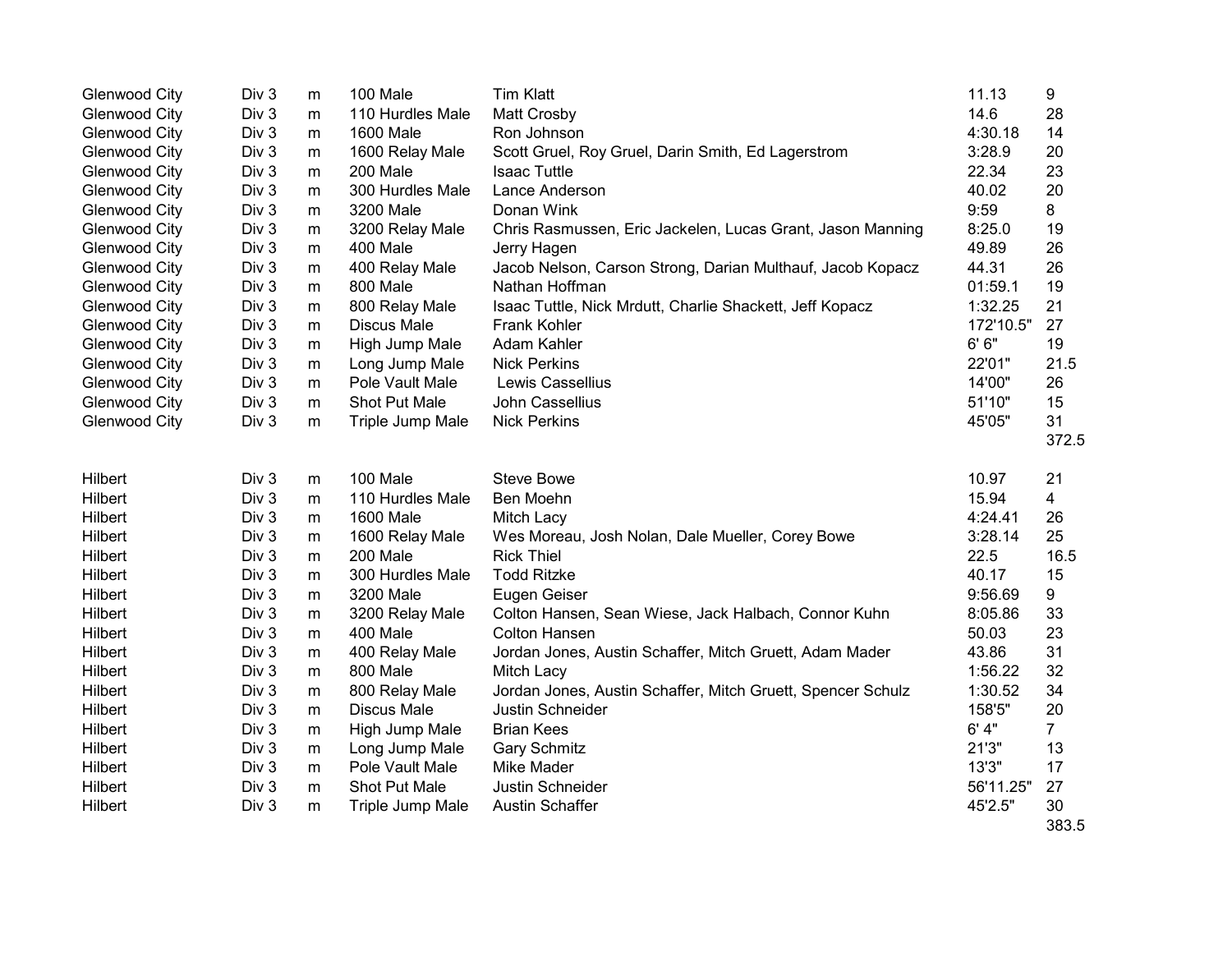| Kickapoo  | Div 3 | m         | 100 Male           | <b>Tony Vig</b>                                                 | 11.08     | 11.5           |
|-----------|-------|-----------|--------------------|-----------------------------------------------------------------|-----------|----------------|
| Kickapoo  | Div 3 | m         | 110 Hurdles Male   | Dave Koch                                                       | 15.5      | 8.5            |
| Kickapoo  | Div 3 | ${\sf m}$ | <b>1600 Male</b>   | Mason Geary                                                     | 4:27.9    | 19             |
| Kickapoo  | Div 3 | m         | 1600 Relay Male    | Matt Miller, Quinn Dewey, Jarrett Fanta, Ethan Wise             | 3:38.0    | $\overline{2}$ |
| Kickapoo  | Div 3 | m         | 200 Male           | <b>Bret Stahnke</b>                                             | 23.1      | 3              |
| Kickapoo  | Div 3 | m         | 300 Hurdles Male   | Ron Carter                                                      | 40        | 21.5           |
| Kickapoo  | Div 3 | m         | 3200 Male          | <b>Mason Geary</b>                                              | 9:48.96   | 19             |
| Kickapoo  | Div 3 | m         | 3200 Relay Male    | Nick Hendricks, Johnathan Baker, Roger Vance, Johnathan Cornell | 8:55.5    | $\overline{7}$ |
| Kickapoo  | Div 3 | ${\sf m}$ | 400 Male           | <b>Bret Stahnke</b>                                             | 50.8      | 13             |
| Kickapoo  | Div 3 | m         | 400 Relay Male     | Austin Conley, Devon Grymala, Zach Schneider, Spencer Clark     | 47.19     | 3              |
| Kickapoo  | Div 3 | m         | 800 Male           | <b>Stu Miller</b>                                               | 2:01.6    | 7.5            |
| Kickapoo  | Div 3 | m         | 800 Relay Male     | Austin Conley, Devon Grymala, David McKittrick, Spencer Clark   | 1:38.62   | 4              |
| Kickapoo  | Div 3 | m         | <b>Discus Male</b> | Pete Miller                                                     | 145'2"    | 10             |
| Kickapoo  | Div 3 | m         | High Jump Male     | Dave Warren                                                     | 6' 8''    | 30             |
| Kickapoo  | Div 3 | m         | Long Jump Male     | Wyland Wagner                                                   | 21'10.75" | 16             |
| Kickapoo  | Div 3 | m         | Pole Vault Male    | <b>Randy Muller</b>                                             | 12'4"     | 5              |
| Kickapoo  | Div 3 | m         | Shot Put Male      | Dan Ryan                                                        | 52'7"     | 19             |
| Kickapoo  | Div 3 | m         | Triple Jump Male   | Wyland Wagner                                                   | 45'1"     | 29             |
|           |       |           |                    |                                                                 |           | 228            |
|           |       |           |                    |                                                                 |           |                |
| Ladysmith | Div 3 | m         | 100 Male           | Zachary Lee                                                     | 10.76     | 32             |
| Ladysmith | Div 3 | m         | 110 Hurdles Male   | <b>Travis Brandstatter</b>                                      | 14.98     | 22             |
| Ladysmith | Div 3 | m         | <b>1600 Male</b>   | Gary Swanson                                                    | 4:30.3    | 13             |
| Ladysmith | Div 3 | m         | 1600 Relay Male    | Raven Kinney, Rob Stout, Armond Sargent, Joe Stearns            | 3:34.0    | $\overline{7}$ |
| Ladysmith | Div 3 | ${\sf m}$ | 200 Male           | <b>Scottie Farkas</b>                                           | 22.3      | 25.5           |
| Ladysmith | Div 3 | m         | 300 Hurdles Male   | <b>Travis Brandstatter</b>                                      | 39.2      | 29             |
| Ladysmith | Div 3 | m         | 3200 Male          | Jay Coggins                                                     | 9:52.6    | 18             |
| Ladysmith | Div 3 | m         | 3200 Relay Male    | Connor Berg, Christian Gomez, Dale Hetke, Trent Vollendorf      | 8:51.52   | 8              |
| Ladysmith | Div 3 | m         | 400 Male           | Joe Stearns                                                     | 50.63     | 16             |
| Ladysmith | Div 3 | m         | 400 Relay Male     | Jon Burke, Zane Holt, Scottie Farkas, Scott Lee                 | 43.67     | 33             |
| Ladysmith | Div 3 | m         | 800 Male           | Don DesJarlais                                                  | 2:01.6    | 7.5            |
| Ladysmith | Div 3 | m         | 800 Relay Male     | Jon Burke, Zane Holt, Scott Lee, Scottie Farkas                 | 1:31.45   | 29             |
| Ladysmith | Div 3 | m         | <b>Discus Male</b> | <b>Mike Newkirk</b>                                             | 170' 4"   | 26             |
| Ladysmith | Div 3 | m         | High Jump Male     | Caden Dupee                                                     | 6'4"      | $\overline{7}$ |
| Ladysmith | Div 3 | ${\sf m}$ | Long Jump Male     | Mark Rongstad                                                   | 21' 11"   | 17             |
| Ladysmith | Div 3 | ${\sf m}$ | Pole Vault Male    | Zach Schmidt                                                    | 13'6"     | 21.5           |
| Ladysmith | Div 3 | m         | Shot Put Male      | <b>Mike Newkirk</b>                                             | 61' 9.5"  | 34             |
| Ladysmith | Div 3 | m         | Triple Jump Male   | Mark Woelfer                                                    | 42' 8.25" | 11             |
|           |       |           |                    |                                                                 |           | 356.5          |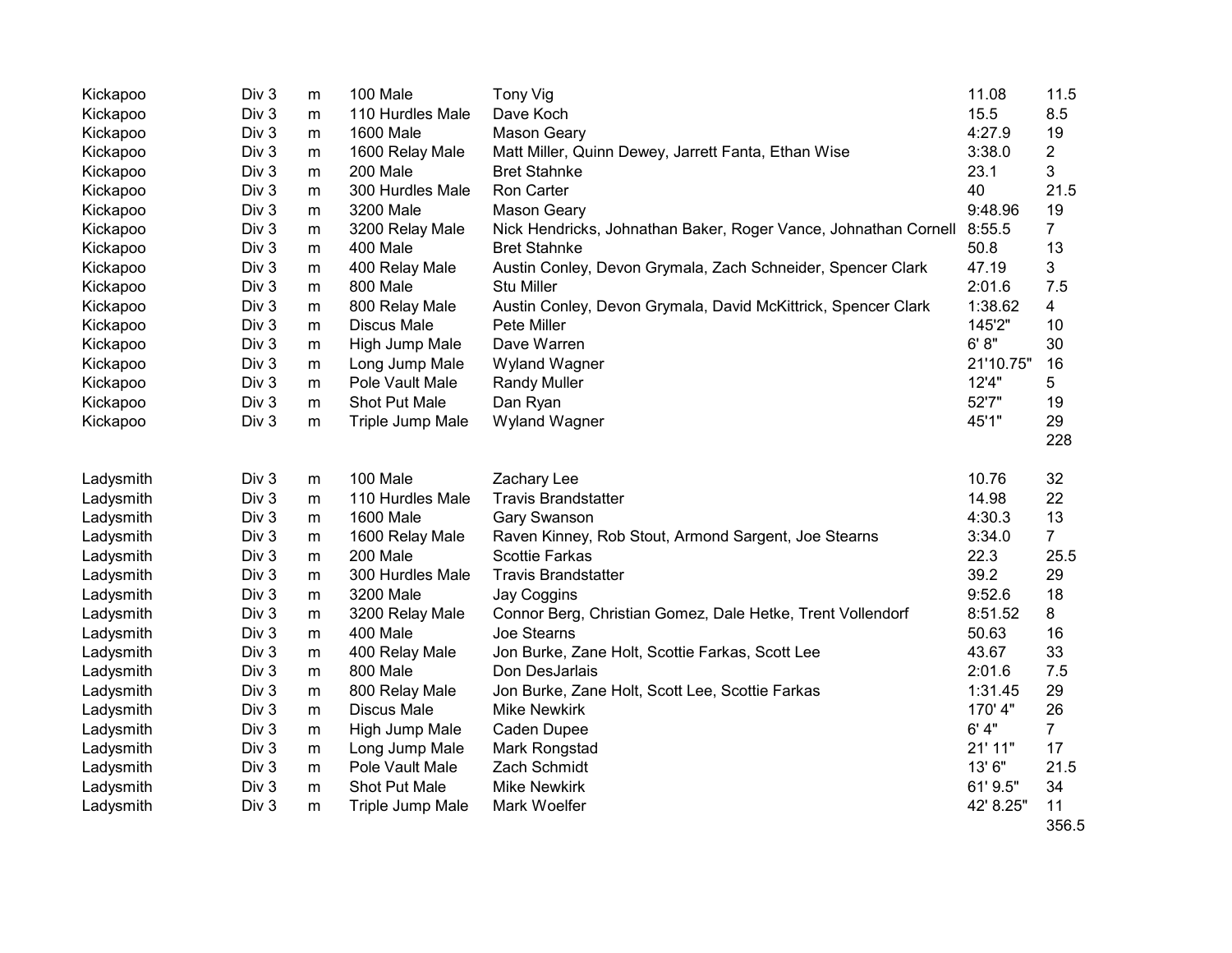| <b>MCDS Tri-Op</b> | Div 3 | m | 100 Male           | Obi Iwaugwu                                               | 11.03     | 15               |
|--------------------|-------|---|--------------------|-----------------------------------------------------------|-----------|------------------|
| <b>MCDS Tri-Op</b> | Div 3 | m | 110 Hurdles Male   | Zach Johnson                                              | 15.41     | 11               |
| <b>MCDS Tri-Op</b> | Div 3 | m | 1600 Male          | Luke Stevens                                              | 4:32.73   | $\overline{7}$   |
| <b>MCDS Tri-Op</b> | Div 3 | m | 1600 Relay Male    | John Quinones, Joel Steinberg, Colin Christson, RJ Seaver | 3:55.10   | $\mathbf 1$      |
| <b>MCDS Tri-Op</b> | Div 3 | m | 200 Male           | Obi Iwaugwu                                               | 23.03     | 4                |
| <b>MCDS Tri-Op</b> | Div 3 | m | 300 Hurdles Male   | Zach Johnson                                              | 41.19     | $\overline{7}$   |
| <b>MCDS Tri-Op</b> | Div 3 | m | 3200 Male          | <b>Luke Stevens</b>                                       | 9:43.00   | 21               |
| <b>MCDS Tri-Op</b> | Div 3 | m | 3200 Relay Male    | Colin Green, Nicholas Rusch, John Marsland, Lucas Evans   | 9:20.56   | $\mathbf{1}$     |
| <b>MCDS Tri-Op</b> | Div 3 | m | 400 Male           | <b>Andrew Evans</b>                                       | 51.48     | $\boldsymbol{9}$ |
| <b>MCDS Tri-Op</b> | Div 3 | m | 400 Relay Male     | Sasha Caceanov, Seth Kim, Kenton Nagle, Levi Callahan     | 48.02     | $\overline{2}$   |
| <b>MCDS Tri-Op</b> | Div 3 | m | 800 Male           | <b>Luke Stevens</b>                                       | 2:03.66   | $\mathbf{1}$     |
| <b>MCDS Tri-Op</b> | Div 3 | m | 800 Relay Male     | Zach Galvin, Obi Iwaugwu, Harpreet Gill, Josh Santiago    | 1:39.3    | $\overline{c}$   |
| <b>MCDS Tri-Op</b> | Div 3 | m | <b>Discus Male</b> | Shaun Byrd                                                | 120' 1"   | $\overline{2}$   |
| <b>MCDS Tri-Op</b> | Div 3 | m | High Jump Male     | Obi Iwaugwu                                               | 6'7''     | 25.5             |
| <b>MCDS Tri-Op</b> | Div 3 | m | Long Jump Male     | Obi Iwaugwu                                               | 21' 6.5"  | 15               |
| <b>MCDS Tri-Op</b> | Div 3 | m | Shot Put Male      | <b>Michael Peek</b>                                       | 36' 6.75" | 1.               |
| <b>MCDS Tri-Op</b> | Div 3 | m | Triple Jump Male   | Obi Iwaugwu                                               | 46' 1"    | 33               |
|                    |       |   |                    |                                                           |           | 157.5            |
| Mondovi            | Div 3 | m | 100 Male           | Max Kessler                                               | 11.24     | 3                |
| Mondovi            | Div 3 | m | 110 Hurdles Male   | <b>Phil Emmerich</b>                                      | 16.06     | $\overline{2}$   |
| Mondovi            | Div 3 | m | 1600 Male          | Eric Bratberg                                             | 4:23.54   | 28               |
| Mondovi            | Div 3 | m | 1600 Relay Male    | Guy Worrel, Duane Bauer, Scott McLean, Stan McLean        | 3:31.24   | 11               |
| Mondovi            | Div 3 | m | 200 Male           | Jim Lehman                                                | 22.64     | 11               |
| Mondovi            | Div 3 | m | 300 Hurdles Male   | Scott McLean                                              | 40.64     | 12               |
| Mondovi            | Div 3 | m | 3200 Male          | Eric Bratberg                                             | 9:39.24   | 30               |
| Mondovi            | Div 3 | m | 3200 Relay Male    | Shawn Olin, Dan Falkner, Matt Thompson, Shawn Odegard     | 8:47.24   | 10               |
| Mondovi            | Div 3 | m | 400 Male           | <b>Steve Mahlum</b>                                       | 51.04     | 12               |
| Mondovi            | Div 3 | m | 400 Relay Male     | Kevin Werlein, Chris Pratt, Kirk Brion, Rex Bigger        | 45.94     | 6                |
| Mondovi            | Div 3 | m | 800 Male           | Stan McLean                                               | 2:01.54   | 9                |
| Mondovi            | Div 3 | m | 800 Relay Male     | John Largent, Trevor Adams, John Ward, Cole Segerstrom    | 1:34.72   | 11               |
| Mondovi            | Div 3 | m | <b>Discus Male</b> | <b>Ethan Palmer</b>                                       | 168'4.5"  | 25               |
| Mondovi            | Div 3 | m | High Jump Male     | Chad Thompson                                             | 6'5''     | 13               |
| Mondovi            | Div 3 | m | Long Jump Male     | Colten Bee                                                | 21'4.25"  | 14               |
| Mondovi            | Div 3 | m | Pole Vault Male    | <b>Colten Bee</b>                                         | 12'9"     | 8                |
| Mondovi            | Div 3 | m | Shot Put Male      | Mike Bethke                                               | 57'1"     | 28               |
| Mondovi            | Div 3 | m | Triple Jump Male   | Alex Wolf                                                 | 43'5"     | 18               |
|                    |       |   |                    |                                                           |           | 251              |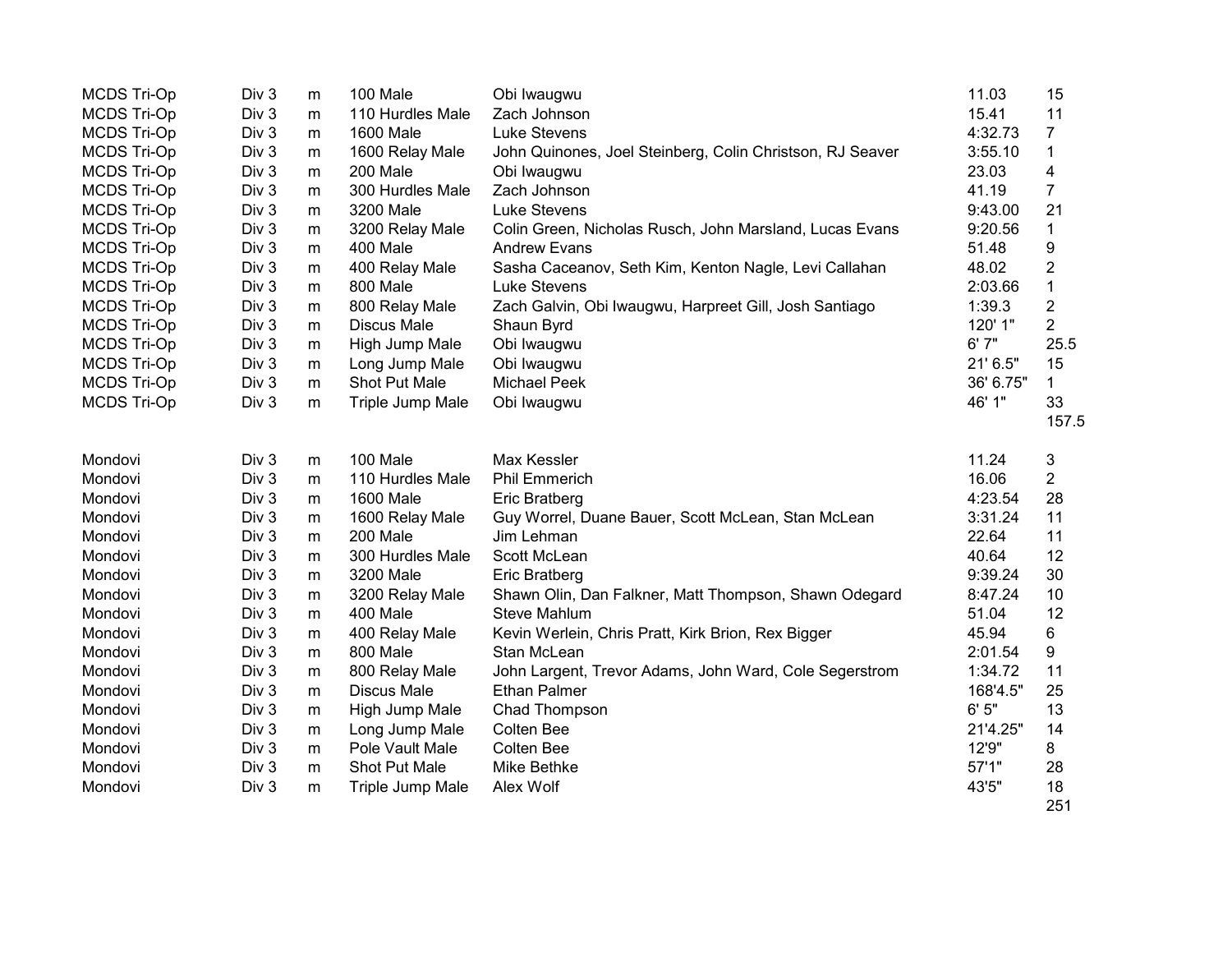| New Lisbon      | Div 3            | m         | 100 Male             | Dale Dahlke                                                | 11       | 17.5           |
|-----------------|------------------|-----------|----------------------|------------------------------------------------------------|----------|----------------|
| New Lisbon      | Div 3            | m         | 110 Hurdles Male     | <b>Bob Mitchell</b>                                        | 16.48    | 1              |
| New Lisbon      | Div 3            | m         | 1600 Male            | <b>Caleb Roesler</b>                                       | 4:27.0   | 22             |
| New Lisbon      | Div 3            | m         | 1600 Relay Male      | Cody Cracker, Brian Bailey, Danny Rubash, Jeff Pfaff       | 3:32.0   | 10             |
| New Lisbon      | Div 3            | m         | 200 Male             | <b>Steve Rabuck</b>                                        | 22.8     | 8              |
| New Lisbon      | Div 3            | m         | 300 Hurdles Male     | <b>Brian Schoop</b>                                        | 42.9     | 1              |
| New Lisbon      | Div <sub>3</sub> | m         | 3200 Male            | Kevin Ollendick                                            | 9:43.0   | 22             |
| New Lisbon      | Div 3            | m         | 3200 Relay Male      | Holden Rydmark, Colten Stickney, Eugene Taylor, Owen Jones | 8:36.35  | 12             |
| New Lisbon      | Div 3            | m         | 400 Male             | <b>Bob Melford</b>                                         | 50.5     | 17.5           |
| New Lisbon      | Div 3            | m         | 400 Relay Male       | Preston Hemerley, Alan Bires, Michael Dvorak, Thomas Lowe  | 46.1     | 4.5            |
| New Lisbon      | Div <sub>3</sub> | m         | 800 Male             | <b>Chloris Lowe</b>                                        | 1:59     | 20             |
| New Lisbon      | Div 3            | m         | 800 Relay Male       | Jeff Pfaff, Brian Bailey, Nick Marden, Cody Cracker        | 1:37.0   | 6              |
| New Lisbon      | Div 3            | m         | <b>Discus Male</b>   | Ron Bennet                                                 | 144'6"   | 9              |
| New Lisbon      | Div 3            | m         | High Jump Male       | John McCann                                                | 6' 10"   | 32             |
| New Lisbon      | Div 3            | m         | Long Jump Male       | <b>Brian Schoop</b>                                        | 22' 6"   | 31             |
| New Lisbon      | Div 3            | m         | Pole Vault Male      | Dan Peterson                                               | 11'8"    | 3              |
| New Lisbon      | Div <sub>3</sub> | m         | Shot Put Male        | <b>Bruce Bowen</b>                                         | 50' 6"   | 11             |
| New Lisbon      | Div 3            | m         | Triple Jump Male     | <b>Brian Schoop</b>                                        | 43' 10"  | 20             |
|                 |                  |           |                      |                                                            |          | 247.5          |
| Osseo-Fairchild | Div 3            | m         | 100 Male             | <b>Greg Oelrich</b>                                        | 11       | 17.5           |
| Osseo-Fairchild | Div 3            | m         | 110 Hurdles Male     | <b>Bret Kostka</b>                                         | 15.02    | 19             |
| Osseo-Fairchild | Div 3            | m         | 1600 Male            | <b>Brian Ottestad</b>                                      | 4:31.9   | 8              |
| Osseo-Fairchild | Div 3            | m         | 1600 Relay Male      | Brian Markgren, Dave Boetcher, Trevor Vold, Jon Skoyen     | 3:27.7   | 26             |
| Osseo-Fairchild | Div 3            | m         | 200 Male             | David Hanson                                               | 22.9     | 5.5            |
| Osseo-Fairchild | Div 3            | m         | 300 Hurdles Male     | Kerry Dahl                                                 | 41.6     | 5              |
| Osseo-Fairchild | Div 3            | m         | 3200 Male            | <b>Brian Ottestad</b>                                      | 9:45.7   | 20             |
| Osseo-Fairchild | Div 3            | m         | 3200 Relay Male      | Alvie Heath, Brent Benrud, Brent Bahnub, Brian Markgren    | 8:39.9   | 11             |
| Osseo-Fairchild | Div 3            | ${\sf m}$ | 400 Male             | <b>Brian Markgren</b>                                      | 50.1     | 22             |
| Osseo-Fairchild | Div 3            | m         | 400 Relay Male       | Jacob Walker, Jordan Draeger, Brian Giles, Kyle Sluga      | 44.67    | 17             |
| Osseo-Fairchild | Div 3            | m         | 800 Male             | Brian Markgren                                             | 1:58.2   | 22.5           |
| Osseo-Fairchild | Div 3            | m         | 800 Relay Male       | Jacob Walker, Jordan Draeger, Brian Giles, Kyle Sluga      | 1:33.63  | 14             |
| Osseo-Fairchild | Div 3            | m         | <b>Discus Male</b>   | Rich Johnson                                               | 142'6"   | $\overline{7}$ |
| Osseo-Fairchild | Div 3            | m         | High Jump Male       | Logan Berg                                                 | 6'5''    | 13             |
| Osseo-Fairchild | Div 3            | m         | Long Jump Male       | Doug Pride                                                 | 22'5"    | 30             |
| Osseo-Fairchild | Div 3            | m         | Pole Vault Male      | Mark Rogness                                               | 13'6"    | 21.5           |
| Osseo-Fairchild | Div 3            | m         | <b>Shot Put Male</b> | Chad McCune                                                | 54' 7.5" | 22             |
| Osseo-Fairchild | Div 3            | m         | Triple Jump Male     | Darin Walsh                                                | 43'1"    | 16.5<br>297.5  |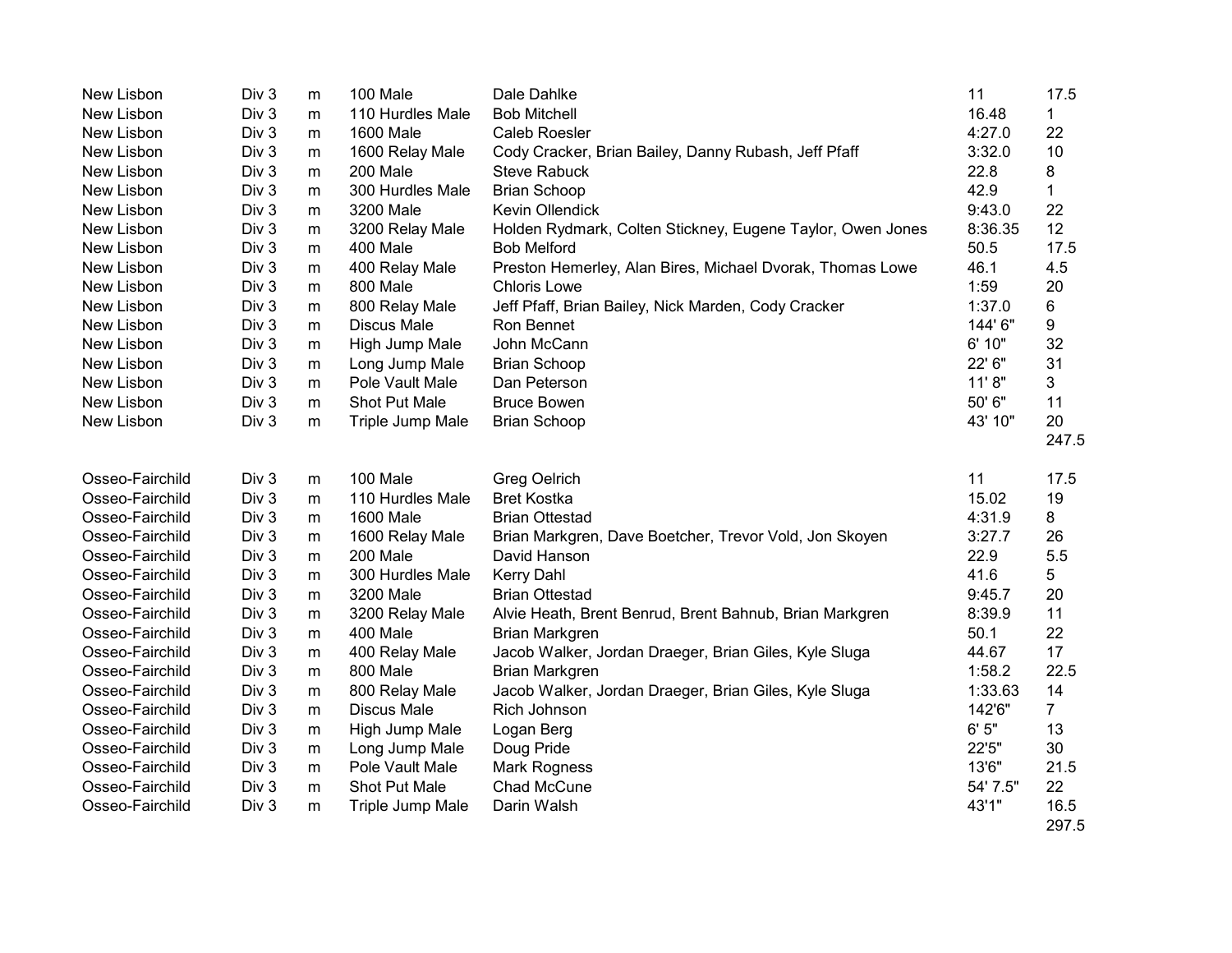| Div <sub>3</sub><br>Ozaukee<br>m | 100 Male           | D. Ruppel                                                              | 10.9      | 24.5      |
|----------------------------------|--------------------|------------------------------------------------------------------------|-----------|-----------|
| Ozaukee<br>Div 3<br>m            | 110 Hurdles Male   | R. Gutbrod                                                             | 15        | 20.5      |
| Ozaukee<br>Div 3<br>m            | <b>1600 Male</b>   | R. Schacherl                                                           | 4:27.8    | 20        |
| Div 3<br>Ozaukee<br>m            | 1600 Relay Male    | Gavin Dorrler, Joseph Ceranski, Jared Henderson, Mac Stahl             | 3:26.62   | 30        |
| Div 3<br>Ozaukee<br>m            | 200 Male           | D. Ruppel                                                              | 22.1      | 32        |
| Div 3<br>Ozaukee<br>m            | 300 Hurdles Male   | J. Luedtke                                                             | 41.28     | 6         |
| Ozaukee<br>Div 3<br>m            | 3200 Male          | R. Schacherl                                                           | 10:00.9   | 7         |
| Ozaukee<br>Div 3<br>m            | 3200 Relay Male    | B. Mayer, A Utecht, P. Boehlke, M. Zander                              | 8:32.2    | 13        |
| Ozaukee<br>Div 3<br>m            | 400 Male           | B. Olson                                                               | 48.7      | 35        |
| Ozaukee<br>Div 3<br>m            | 400 Relay Male     | A. Albert, J. Daniels, A. Baumann, J. Knapp                            | 44.55     | 19        |
| Ozaukee<br>Div 3<br>m            | 800 Male           | P. Schueller                                                           | 1:59.5    | 16        |
| Ozaukee<br>Div 3<br>m            | 800 Relay Male     | Jared Henderson, Blake Wheaton, Rodrigo Barbosa-Anselmo, Gavin 1:33.55 |           | 16        |
| Ozaukee<br>Div 3<br>m            | <b>Discus Male</b> | Keegan Richards                                                        | 157'7"    | 18        |
| Ozaukee<br>Div 3<br>m            | High Jump Male     | M. Plier                                                               | 6'5''     | 13        |
| Div 3<br>Ozaukee<br>m            | Long Jump Male     | <b>Gavin Dorrler</b>                                                   | 22' 2"    | 25        |
| Ozaukee<br>Div 3<br>m            | Pole Vault Male    | R. Vandeboom                                                           | 12' 00"   | 4         |
| Ozaukee<br>Div 3<br>m            | Shot Put Male      | J. Lippe                                                               | 52' 00"   | 16        |
| Div 3<br>Ozaukee<br>m            | Triple Jump Male   | J. Simms                                                               | 45' 6"    | 32        |
|                                  |                    |                                                                        |           | 347       |
| Pittsville<br>Div 3<br>m         | 100 Male           | Chad Lilly                                                             | 11.04     | 14        |
| Pittsville<br>Div 3<br>m         | 110 Hurdles Male   | Paul Seebruck                                                          | 15        | 20.5      |
| Pittsville<br>Div 3<br>m         | 1600 Male          | Kevin Scott                                                            | 4:30.67   | 11        |
| Pittsville<br>Div 3<br>m         | 1600 Relay Male    | R.J. Freedlund, Lucas Simonds, Josh Carr, Jesse Sojka                  | 3:26.05   | 32        |
| Pittsville<br>Div 3<br>${\sf m}$ | 200 Male           | Chad Lilly                                                             | 22.34     | 23        |
| Div 3<br>Pittsville<br>m         | 300 Hurdles Male   | John Wilke                                                             | 39.81     | 25        |
| Pittsville<br>Div 3<br>m         | 3200 Male          | <b>Alex Nichols</b>                                                    | 10:10.62  | 6         |
| Div 3<br>Pittsville<br>m         | 3200 Relay Male    | Mike Becker, Brad Sullivan, Josh Carr, Alex Nichols                    | 8:23.95   | 22        |
| Pittsville<br>Div 3<br>m         | 400 Male           | Willie Clayton                                                         | 50.27     | 20        |
| Pittsville<br>Div 3<br>${\sf m}$ | 400 Relay Male     | Josh Carr, Scott Federwitz, Lucas Simonds, Jesse Sojka                 | 45.04     | 12.5      |
| Pittsville<br>Div 3<br>m         | 800 Male           | John Baker                                                             | 1:58.65   | 21        |
| Pittsville<br>Div 3<br>m         | 800 Relay Male     | Lucas Simonds, R.J. Freedlund, Josh Carr, Jesse Sojka                  | 1:31.10   | 31.5      |
| Pittsville<br>Div 3<br>m         | <b>Discus Male</b> | Eric Heggelund                                                         | 158' 0.5" | 19        |
| Pittsville<br>Div 3<br>m         | High Jump Male     | <b>Ed Twinn</b>                                                        | 6' 6''    | 19        |
| Pittsville<br>Div 3<br>m         | Long Jump Male     | <b>Ed Twinn</b>                                                        | 22' 4.75" | 29        |
| Pittsville<br>Div 3<br>${\sf m}$ | Pole Vault Male    | <b>Marcus Hendrickson</b>                                              | 13'0"     | 11.5      |
| Pittsville<br>Div 3<br>m         | Shot Put Male      | Chris Jensen                                                           | 51' 7.25" | 14        |
| Pittsville<br>Div 3<br>m         | Triple Jump Male   | Chad Lilly                                                             | 44' 2.25" | 22<br>353 |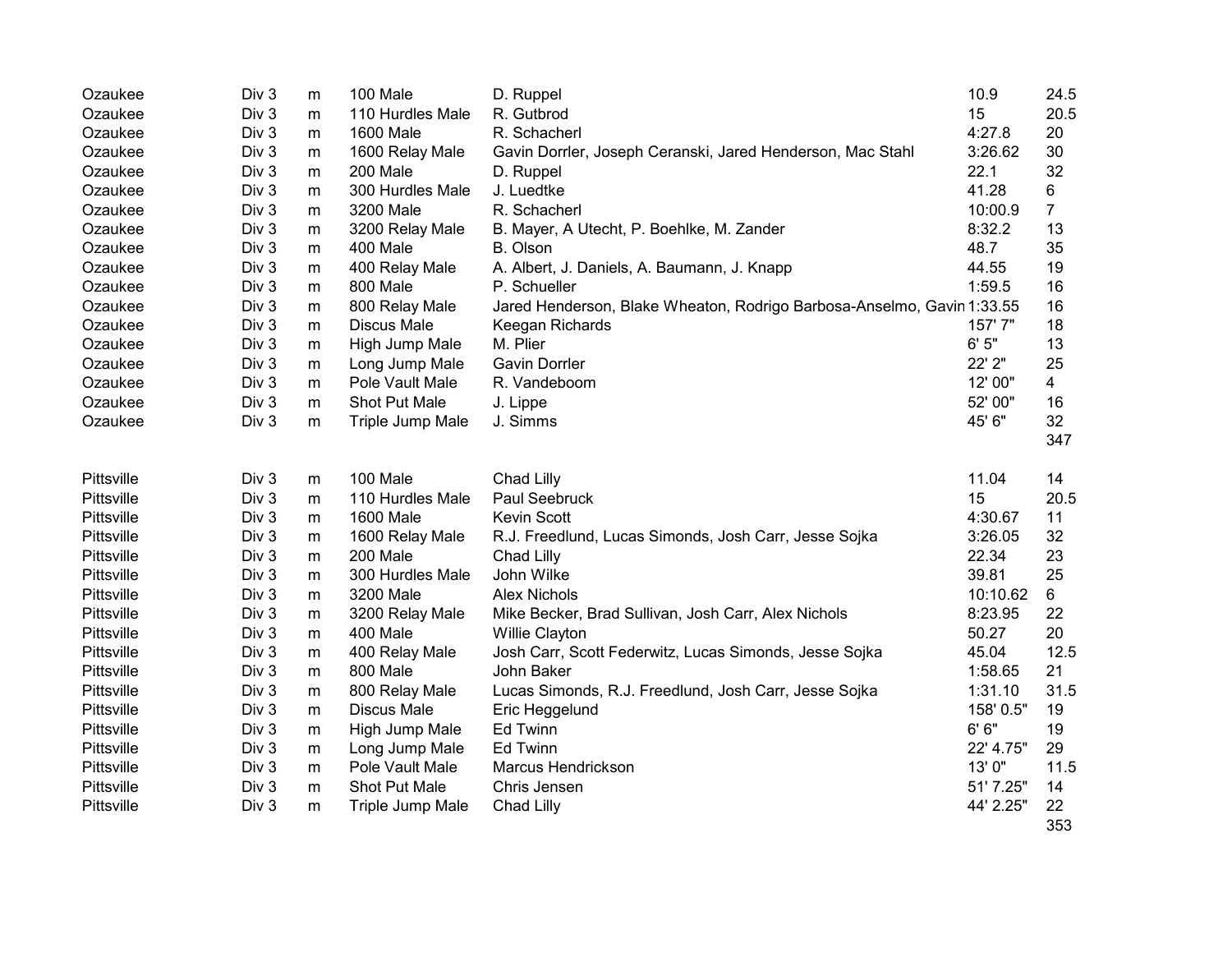| Princeton/Green Lake Div 3 |       | m         | 100 Male           | Kevin Blackburn                                            | 10.9       | 24.5  |
|----------------------------|-------|-----------|--------------------|------------------------------------------------------------|------------|-------|
| Princeton/Green Lake Div 3 |       | m         | 110 Hurdles Male   | Jeremy Weir                                                | 14.4       | 33    |
| Princeton/Green Lake Div 3 |       | m         | 1600 Male          | Jim Esten                                                  | 4:26.6     | 24    |
| Princeton/Green Lake Div 3 |       | m         | 1600 Relay Male    | Sosinsky, Van Scyoc, Krause, Sina                          | 3:27.18    | 29    |
| Princeton/Green Lake Div 3 |       | m         | 200 Male           | <b>Matt Sosinsky</b>                                       | 21.85      | 34    |
| Princeton/Green Lake Div 3 |       | m         | 300 Hurdles Male   | Jeremy Weir                                                | 40.17      | 15    |
| Princeton/Green Lake Div 3 |       | m         | 3200 Male          | Jim Esten                                                  | 9:40.0     | 27    |
| Princeton/Green Lake Div 3 |       | m         | 3200 Relay Male    | Soda, Wesner, Van Scyoc, Krause                            | 8:16.26    | 26    |
| Princeton/Green Lake Div 3 |       | m         | 400 Male           | Matt Van Scyoc                                             | 49.82      | 28    |
| Princeton/Green Lake Div 3 |       | m         | 400 Relay Male     | Ladwig, Clewein, Weir, Blackburn                           | 46.1       | 4.5   |
| Princeton/Green Lake Div 3 |       | m         | 800 Male           | Tom Bradley                                                | 1:59.3     | 17    |
| Princeton/Green Lake Div 3 |       | m         | 800 Relay Male     | Sina, Sosinsky, Van Scyoc, Baker                           | 1:31.33    | 30    |
| Princeton/Green Lake Div 3 |       | m         | <b>Discus Male</b> | Paul Belke                                                 | 174' 5"    | 30    |
| Princeton/Green Lake Div 3 |       | m         | High Jump Male     | Jordan Wesner                                              | 6' 11.5"   | 33    |
| Princeton/Green Lake Div 3 |       | m         | Long Jump Male     | <b>Randy Sondalle</b>                                      | 22' 8"     | 33    |
| Princeton/Green Lake Div 3 |       | m         | Pole Vault Male    | Jeremy Weir                                                | 14' 3"     | 28    |
| Princeton/Green Lake Div 3 |       | m         | Shot Put Male      | Paul Belke                                                 | 61'8"      | 33    |
| Princeton/Green Lake Div 3 |       | m         | Triple Jump Male   | <b>Tyrone Ryerson</b>                                      | 43' 11.75" | 21    |
|                            |       |           |                    |                                                            |            | 470   |
|                            |       |           |                    |                                                            |            |       |
| Reedsville                 | Div 3 | m         | 100 Male           | Phil Sloma                                                 | 10.9       | 24.5  |
| Reedsville                 | Div 3 | m         | 110 Hurdles Male   | Scott Brochtrup                                            | 14.51      | 30    |
| Reedsville                 | Div 3 | m         | 1600 Male          | <b>Trevor Frank</b>                                        | 4:28.2     | 18    |
| Reedsville                 | Div 3 | m         | 1600 Relay Male    | Jared Weinreis, Rocky Rosenbaum, Derek Punches, Jordon Olp | 3:28.9     | 19    |
| Reedsville                 | Div 3 | m         | 200 Male           | Craig Brochtrup                                            | 22.2       | 28.5  |
| Reedsville                 | Div 3 | m         | 300 Hurdles Male   | Scott Brochtrup                                            | 38.1       | 34    |
| Reedsville                 | Div 3 | m         | 3200 Male          | Nick Hein                                                  | 9:55.2     | 13    |
| Reedsville                 | Div 3 | m         | 3200 Relay Male    | Levi Otto, Jake Schneider, Joe Shikoski, Andy Spatchek     | 8:11.83    | 30    |
| Reedsville                 | Div 3 | m         | 400 Male           | Phil Sloma                                                 | 49.5       | 32.5  |
| Reedsville                 | Div 3 | m         | 400 Relay Male     | Ryan Lorrigan, Dean Zucchi, Mike Zelewske, Craig Brochtrup | 44.4       | 24    |
| Reedsville                 | Div 3 | m         | 800 Male           | <b>Grant Wedepohl</b>                                      | 1:56.5     | 30    |
| Reedsville                 | Div 3 | m         | 800 Relay Male     | Jared Weinreis, Rocky Rosenbaum, Derek Punches, Jordon Olp | 1:31.48    | 28    |
| Reedsville                 | Div 3 | m         | <b>Discus Male</b> | <b>Mike Dietz</b>                                          | 166'6"     | 23    |
| Reedsville                 | Div 3 | ${\sf m}$ | High Jump Male     | Scott Brochtrup                                            | 6'6''      | 19    |
| Reedsville                 | Div 3 | m         | Long Jump Male     | Craig Brochtrup                                            | 22'8.5"    | 34    |
| Reedsville                 | Div 3 | m         | Pole Vault Male    | Noah Roffer                                                | 13'0       | 11.5  |
| Reedsville                 | Div 3 | m         | Pole Vault Male    | Noah Roffers                                               | 13'0       | 11.5  |
| Reedsville                 | Div 3 | m         | Shot Put Male      | <b>Ben Brunner</b>                                         | 50'.05"    | 9     |
| Reedsville                 | Div 3 | m         | Triple Jump Male   | <b>Micheal Gilsdorf</b>                                    | 43'6.75"   | 19    |
|                            |       |           |                    |                                                            |            | 438.5 |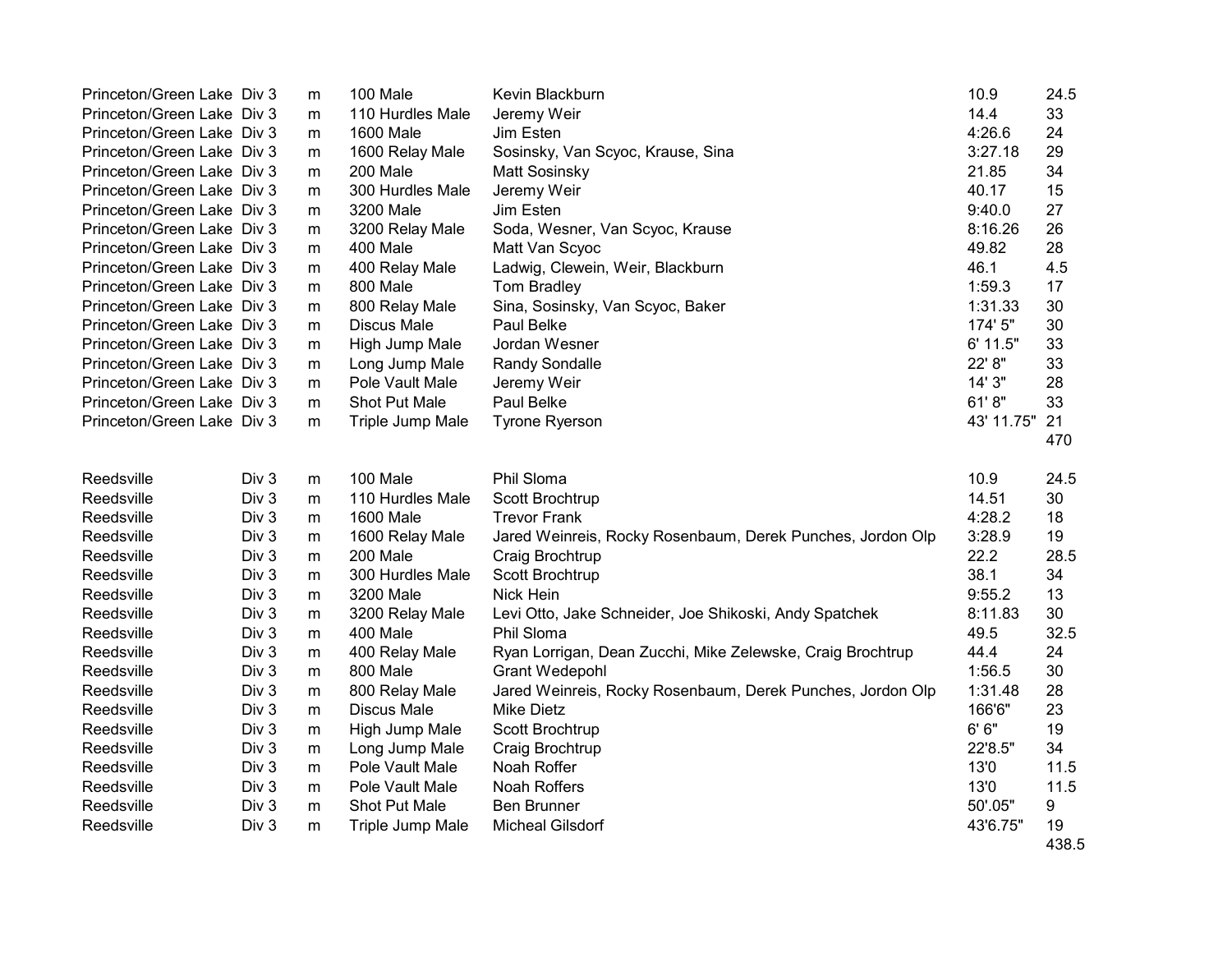| Rio                | Div 3 | m         | 100 Male           | Logan Hutzler                                                | 11.23    | 4              |
|--------------------|-------|-----------|--------------------|--------------------------------------------------------------|----------|----------------|
| Rio                | Div 3 | m         | 110 Hurdles Male   | Rance Meierdirk                                              | 15.32    | 14             |
| Rio                | Div 3 | m         | 1600 Male          | David Wescott                                                | 4:38.8   | 3              |
| Rio                | Div 3 | m         | 1600 Relay Male    | Rusty Sunde, Ariel Austin, Jerry Roach, Richard Golliher     | 3:34.59  | 6              |
| Rio                | Div 3 | m         | 200 Male           | Kevin Hanson                                                 | 22.85    | $\overline{7}$ |
| Rio                | Div 3 | m         | 300 Hurdles Male   | Rance Meierdirk                                              | 40.11    | 17.5           |
| Rio                | Div 3 | m         | 3200 Male          | David Wescott                                                | 10:34.0  | 2              |
| Rio                | Div 3 | m         | 3200 Relay Male    | Deric Francis, Nick Pesevento, Cole Obrien, Jared Hoveland   | 9:17     | $\overline{2}$ |
| Rio                | Div 3 | m         | 400 Male           | Dante Graham                                                 | 51.51    | 8              |
| Rio                | Div 3 | m         | 400 Relay Male     | Perry Halverson, Leroy Hawley, Darrin Marshall, Kevin Hanson | 44.46    | 20.5           |
| Rio                | Div 3 | m         | 800 Male           | Dante Graham                                                 | 1:59.26  | 18             |
| Rio                | Div 3 | m         | 800 Relay Male     | Logan Hutzler, Josh Selje, Kyle Canales, Dante Graham        | 1:37.9   | 5              |
| Rio                | Div 3 | ${\sf m}$ | <b>Discus Male</b> | Dan Dilley                                                   | 147'4"   | 11             |
| Rio                | Div 3 | m         | High Jump Male     | Jason Reily                                                  | 6' 8''   | 30             |
| Rio                | Div 3 | m         | Long Jump Male     | <b>Gerry Ring</b>                                            | 21'1"    | 9              |
| Rio                | Div 3 | m         | Pole Vault Male    | Roddy Thompson                                               | 11' 6"   | 2              |
| Rio                | Div 3 | m         | Shot Put Male      | Pete Roettinger                                              | 45'2"    | 3              |
| Rio                | Div 3 | m         | Triple Jump Male   | Josh Selje                                                   | 42'8"    | 10             |
|                    |       |           |                    |                                                              |          | 172            |
| <b>River Ridge</b> | Div 3 | m         | 100 Male           | Tom Osterday                                                 | 10.92    | 22             |
| <b>River Ridge</b> | Div 3 | m         | 110 Hurdles Male   | <b>Adam Gates</b>                                            | 15.6     | 6.5            |
| <b>River Ridge</b> | Div 3 | m         | <b>1600 Male</b>   | F.                                                           | 4:37.3   | 4              |
| <b>River Ridge</b> | Div 3 | m         | 1600 Relay Male    | Tom Osterday, Weston Nemitz, Cody Martin, Ron White          | 3:29.23  | 16             |
| <b>River Ridge</b> | Div 3 | m         | 200 Male           | Jon Martin                                                   | 22.6     | 12.5           |
| <b>River Ridge</b> | Div 3 | m         | 300 Hurdles Male   | Kevin Christ                                                 | 41.06    | 10             |
| <b>River Ridge</b> | Div 3 | m         | 3200 Male          | <b>Jesse Scott</b>                                           | 10:33    | 3              |
| <b>River Ridge</b> | Div 3 | m         | 3200 Relay Male    | Jesse Scott, Ron White, Jason Foster, Jake Lindberg          | 8:31.0   | 14             |
| <b>River Ridge</b> | Div 3 | m         | 400 Male           | Jon Martin                                                   | 51.2     | 11             |
| <b>River Ridge</b> | Div 3 | m         | 400 Relay Male     | Tom Osterday, Cody Martin, Ron White, Weston Nemitz          | 45.52    | 10             |
| <b>River Ridge</b> | Div 3 | m         | 800 Male           | Randy Schmitz                                                | 1:58.2   | 22.5           |
| <b>River Ridge</b> | Div 3 | m         | 800 Relay Male     | Tom Osterday, Cody Martin, Ron White, Weston Nemitz          | 1:31.68  | 27             |
| <b>River Ridge</b> | Div 3 | m         | <b>Discus Male</b> | Jim Taylor                                                   | 148'0"   | 12             |
| <b>River Ridge</b> | Div 3 | m         | High Jump Male     | Ryan Wagner                                                  | 6'7''    | 25.5           |
| <b>River Ridge</b> | Div 3 | m         | Long Jump Male     | <b>Weston Nemit</b>                                          | 21'1"    | 9              |
| <b>River Ridge</b> | Div 3 | m         | Pole Vault Male    | Garrett Knapp                                                | 13'0"    | 11.5           |
| <b>River Ridge</b> | Div 3 | m         | Shot Put Male      | <b>Larry Gates</b>                                           | 49' 4"   | 8              |
| <b>River Ridge</b> | Div 3 | m         | Triple Jump Male   | <b>Weston Nemitz</b>                                         | 42' 6.5" | 9              |
|                    |       |           |                    |                                                              |          | 233.5          |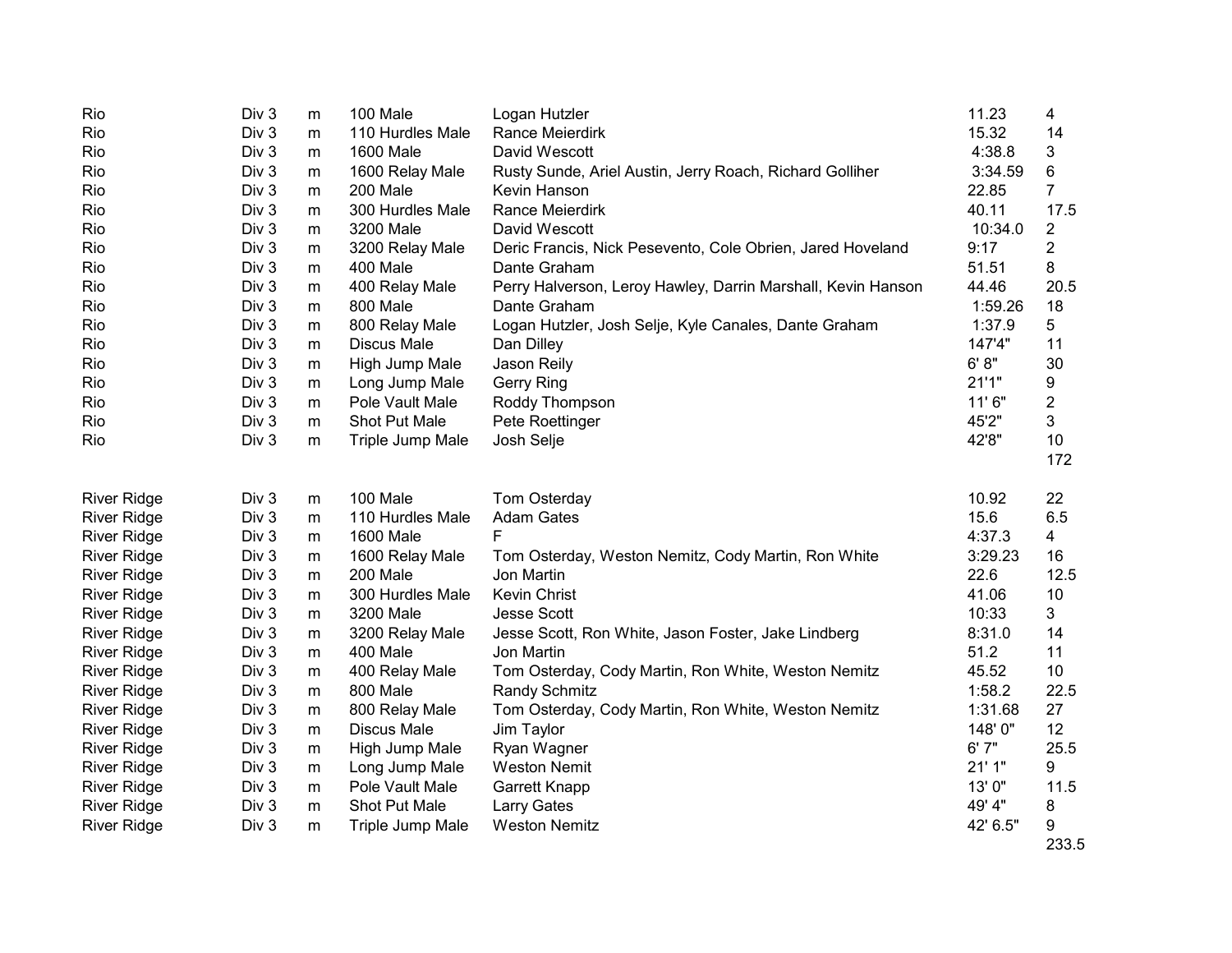| Shiocton      | Div <sub>3</sub> | m | 100 Male         | Chad Wilkinson                                              | 11        | 17.5           |
|---------------|------------------|---|------------------|-------------------------------------------------------------|-----------|----------------|
| Shiocton      | Div 3            | m | 110 Hurdles Male | Kurt Wilkinson                                              | 14.85     | 24             |
| Shiocton      | Div 3            | m | <b>1600 Male</b> | Jason Schmidt                                               | 4:36.3    | 5              |
| Shiocton      | Div 3            | m | 1600 Relay Male  | Philip Hinz, Chad Wilkinson, R. Krake, D. Young             | 3:32.50   | 9              |
| Shiocton      | Div 3            | m | 200 Male         | <b>Reis Stingle</b>                                         | 22.3      | 25.5           |
| Shiocton      | Div 3            | m | 300 Hurdles Male | <b>Clayton Shears</b>                                       | 40.11     | 17.5           |
| Shiocton      | Div <sub>3</sub> | m | 3200 Male        | <b>Terry Tackman</b>                                        | 10:18.6   | 5              |
| Shiocton      | Div 3            | m | 3200 Relay Male  | G. Schmoll, J. Drath, Jason Schmidt, B. Reese               | 9:04.00   | 6              |
| Shiocton      | Div 3            | m | 400 Male         | Chad Wilkinson                                              | 49.5      | 32.5           |
| Shiocton      | Div 3            | m | 400 Relay Male   | J. Erickson, BJ young, Kurt Wilkinson, G. Rose              | 45.8      | 7              |
| Shiocton      | Div 3            | m | 800 Male         | David Hinz                                                  | 2:03.50   | $\overline{c}$ |
| Shiocton      | Div 3            | m | 800 Relay Male   | Kaden Piechocki, Reis Stingle, Brady Volkman, Shelden Anday | 1:36.90   | $\overline{7}$ |
| Shiocton      | Div 3            | m | Discus Male      | Jacob Van Asten                                             | 167'7"    | 24             |
| Shiocton      | Div 3            | m | High Jump Male   | Kaden Piechocki                                             | 6'5''     | 13             |
| Shiocton      | Div 3            | m | Long Jump Male   | Neil Conradt                                                | 20' 9.75" | $\overline{7}$ |
| Shiocton      | Div 3            | m | Pole Vault Male  | B.J. Young                                                  | 13' 1"    | 14.5           |
| Shiocton      | Div 3            | m | Shot Put Male    | <b>Brad Gehring</b>                                         | 47' 1"    | 4              |
| Shiocton      | Div 3            | m | Triple Jump Male | Joe Wons                                                    | 43' 0"    | 15             |
|               |                  |   |                  |                                                             |           | 235.5          |
| Solon Springs | Div 3            | m | 100 Male         | Erick Hendon                                                | 12.32     | 1              |
| Solon Springs | Div 3            | m | 1600 Male        | Owen Dickenson                                              | 4:55.24   | 1              |
| Solon Springs | Div 3            | m | 200 Male         | Erick Hendon                                                | 26.38     | 1              |
| Solon Springs | Div 3            | m | 3200 Male        | Owen Dickenson                                              | 10:28.78  | 4              |
| Solon Springs | Div 3            | m | 3200 Relay Male  | Ben Fromm, Luke Dahlberg, Noland Burchfield, Owen Dickenson | 9:14.68   | 3              |
| Solon Springs | Div 3            | m | 400 Male         | Aaron Pfister                                               | 1:00.02   | 1              |
| Solon Springs | Div 3            | m | 800 Male         | Owen Dickenson                                              | 2:00.55   | 12.5           |
| Solon Springs | Div 3            | m | 800 Male         | Owen DIckenson                                              | 2:00.55   | 12.5           |
| Solon Springs | Div 3            | m | 800 Relay Male   | Erick Hendon, Caden Smith, Aaron Pfister, Noland Burchfield | 1:51.68   | 1              |
|               |                  |   |                  |                                                             |           | 37             |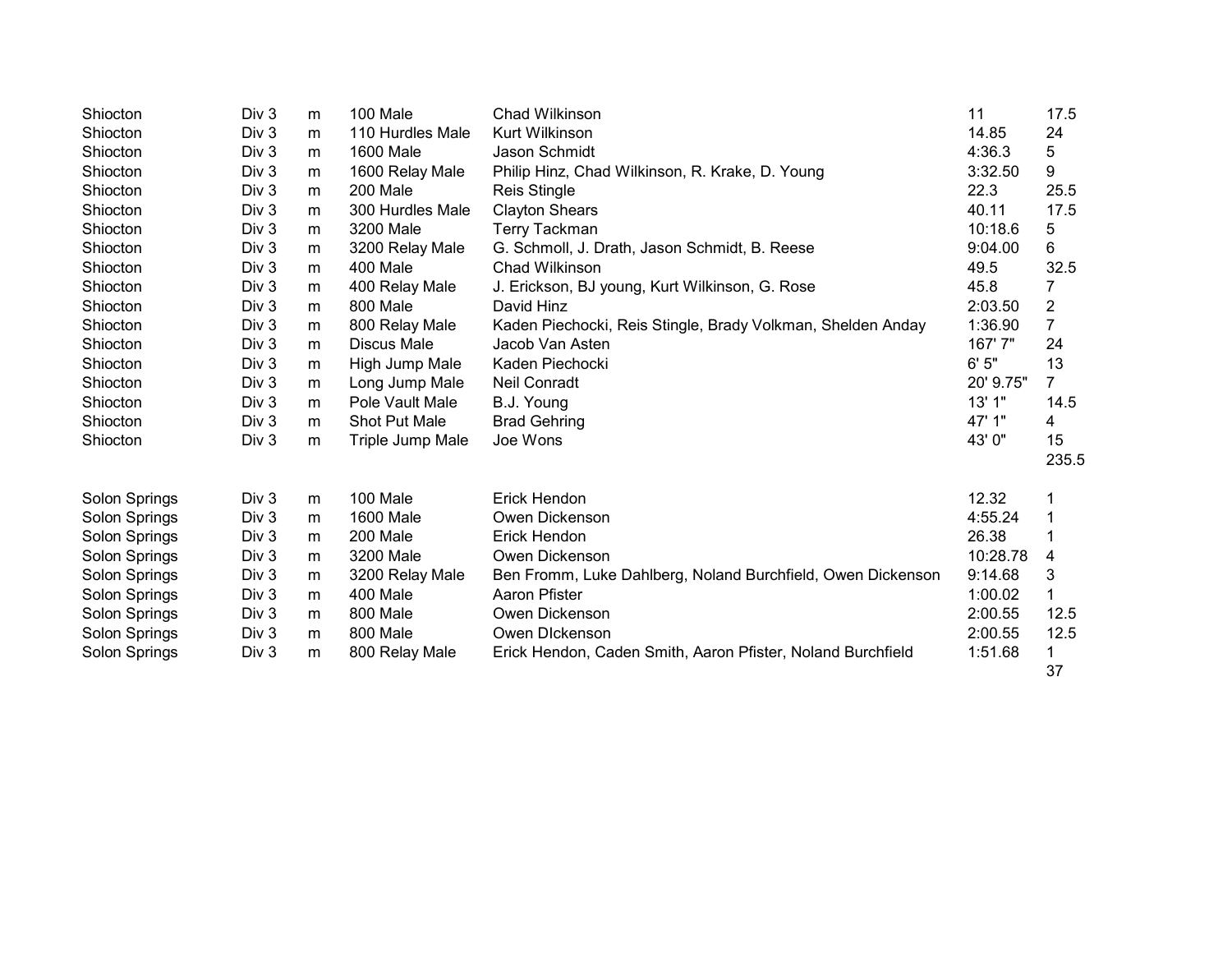| <b>Three Lakes/Phelps</b> | Div <sub>3</sub> | m         | 100 Male           | Brock Walkowski                                                 | 11.18          | 7.5   |
|---------------------------|------------------|-----------|--------------------|-----------------------------------------------------------------|----------------|-------|
| <b>Three Lakes/Phelps</b> | Div <sub>3</sub> | m         | 110 Hurdles Male   | David Werner                                                    | 15.4           | 12.5  |
| <b>Three Lakes/Phelps</b> | Div 3            | m         | 1600 Male          | Nick Boehlke                                                    | 4:25.50        | 25    |
| <b>Three Lakes/Phelps</b> | Div 3            | m         | 1600 Relay Male    | Nate Boehlke, Andy Simac, Zak Slivinski, Jordan Volkmann        | 3:31.20        | 12    |
| <b>Three Lakes/Phelps</b> | Div 3            | ${\sf m}$ | 200 Male           | Matt Snyder                                                     | 22.34          | 23    |
| <b>Three Lakes/Phelps</b> | Div 3            | m         | 300 Hurdles Male   | Alan Vodicka                                                    | 40             | 21.5  |
| <b>Three Lakes/Phelps</b> | Div 3            | m         | 3200 Male          | Nick Boehlke                                                    | 9:31.40        | 33    |
| <b>Three Lakes/Phelps</b> | Div 3            | m         | 3200 Relay Male    | Nate Boehlke, Nick Boehlke, Andy Simac, Zak Slivinski           | 8:05.60        | 34    |
| <b>Three Lakes/Phelps</b> | Div 3            | m         | 400 Male           | Andy Snyder                                                     | 50.5           | 17.5  |
| <b>Three Lakes/Phelps</b> | Div 3            | m         | 400 Relay Male     | Jesse Dupuis, Parker Trollan, Brock Walkowski, Trevin Walkowski | 44.41          | 23    |
| <b>Three Lakes/Phelps</b> | Div <sub>3</sub> | m         | 800 Male           | Nate Boehlke                                                    | 1:57.97        | 25    |
| <b>Three Lakes/Phelps</b> | Div <sub>3</sub> | m         | 800 Relay Male     | Jesse Dupuis, Parker Trollan, Brock Walkowski, Trevin Walkowski | 1:32.02        | 25    |
| <b>Three Lakes/Phelps</b> | Div 3            | m         | <b>Discus Male</b> | Ryan Kerns                                                      | 136'8"         | 5     |
| <b>Three Lakes/Phelps</b> | Div 3            | m         | High Jump Male     | <b>Mitch Ellis</b>                                              | 6' 8''         | 30    |
| <b>Three Lakes/Phelps</b> | Div 3            | m         | Long Jump Male     | <b>Mitch Ellis</b>                                              | 20' 9.5"       | 6     |
| <b>Three Lakes/Phelps</b> | Div 3            | m         | Pole Vault Male    | Eli Ribbe                                                       | 12' 6"         | 6     |
| <b>Three Lakes/Phelps</b> | Div 3            | m         | Shot Put Male      | Ryan Kerns                                                      | 50' 3.5"       | 10    |
| <b>Three Lakes/Phelps</b> | Div 3            | m         | Triple Jump Male   | Zak Slivinski                                                   | 43' 1"         | 16.5  |
|                           |                  |           |                    |                                                                 |                | 332.5 |
| Unity                     | Div 3            | m         | 100 Male           | <b>Chris Draxten</b>                                            | 10.9           | 24.5  |
| Unity                     | Div <sub>3</sub> | m         | 110 Hurdles Male   | Marc Ince                                                       | 14.52          | 29    |
| Unity                     | Div 3            | m         | <b>1600 Male</b>   | Andy Chartrand                                                  | 4:20.4         | 31    |
| Unity                     | Div 3            | m         | 1600 Relay Male    | Steve Peterson, John Dube, Larry Jensen, Mike Ubbelohde         | 3:28.4         | 23    |
| Unity                     | Div 3            | m         | 200 Male           | Chris Draxten                                                   | 22.14          | 30    |
| Unity                     | Div 3            | m         | 300 Hurdles Male   | David Duclon                                                    | 39.55          | 27    |
| Unity                     | Div 3            | m         | 3200 Male          | Jim Jensen                                                      | 9:40.3         | 26    |
| Unity                     | Div 3            | m         | 3200 Relay Male    | Alex Binfet, Logan Jensen, Nathan Cousins, Cullen Feist         | 8:10.96        | 31    |
| Unity                     | Div <sub>3</sub> | m         | 400 Male           | Jesse Vlasnik                                                   | 49.31          | 34    |
| Unity                     | Div <sub>3</sub> | m         | 400 Relay Male     | Todd Lessman, Brent Priebe, Derek Nelson, Tucker Cramlet        | 43.5           | 34    |
| Unity                     | Div 3            | m         | 800 Male           | Andy Chartrand                                                  | 1:55.7         | 33    |
| Unity                     | Div 3            | m         | 800 Relay Male     | Todd Lessman, Brent Priebe, Derek Nelson, Tucker Cramlet        | 1:32.20        | 22    |
| Unity                     | Div 3            | ${\sf m}$ | <b>Discus Male</b> | Jeff Peper                                                      | 183' 11 3/4 33 |       |
| Unity                     | Div 3            | m         | High Jump Male     | Steven Kruger                                                   | 6' 4"          | 7     |
| Unity                     | Div <sub>3</sub> | m         | Long Jump Male     | <b>Chad Strilzuk</b>                                            | 21' 11 1/2" 18 |       |
| Unity                     | Div <sub>3</sub> | m         | Pole Vault Male    | Michael Schnur                                                  | 15'0"          | 30    |
| Unity                     | Div <sub>3</sub> | m         | Shot Put Male      | Jeff Peper                                                      | 56' 1 1/2"     | 26    |
| Unity                     | Div 3            | m         | Triple Jump Male   | Marc Ince                                                       | 42'4"          | 8     |
|                           |                  |           |                    |                                                                 |                | 466.5 |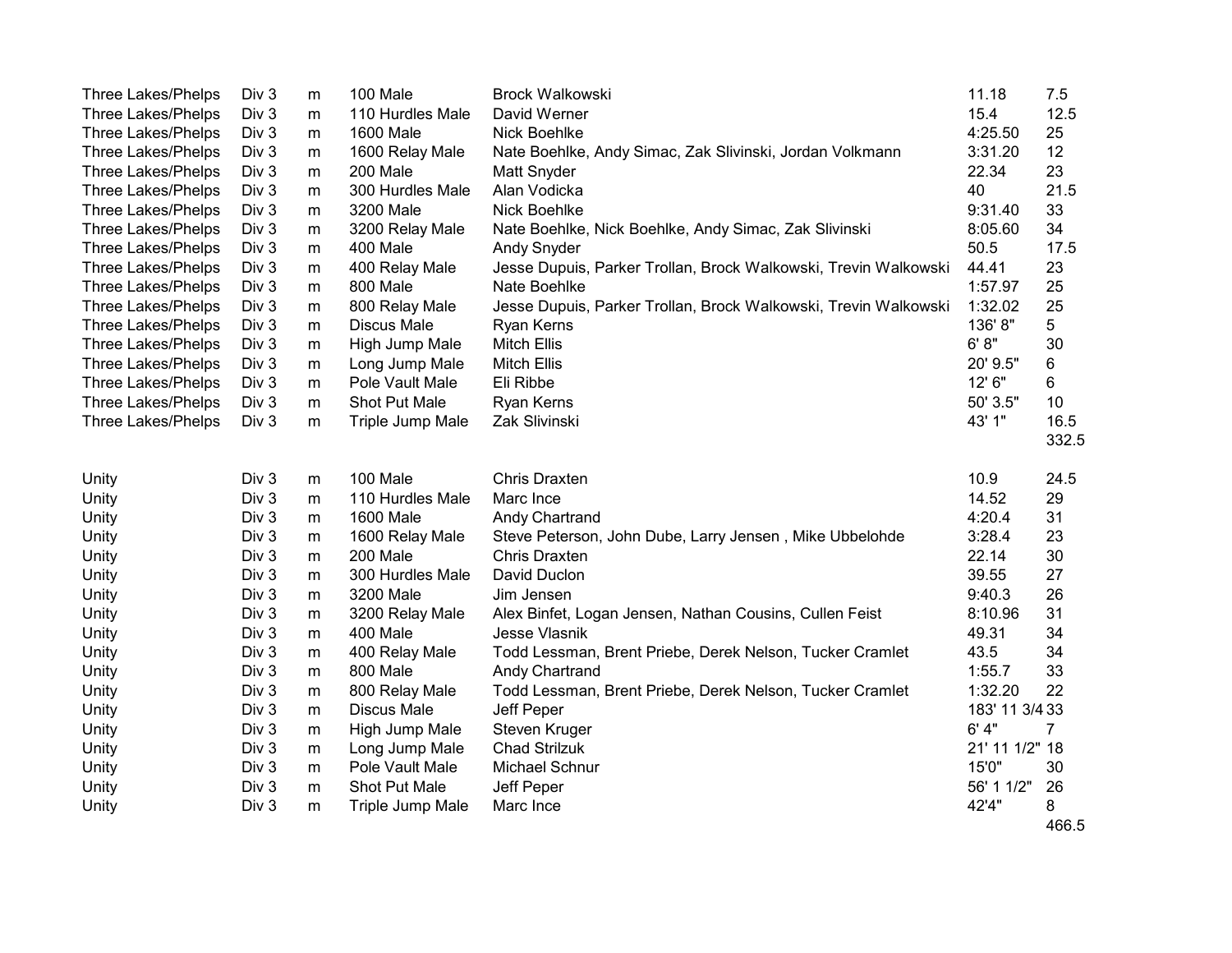| Valley Christian | Div <sub>3</sub> | m         | 100 Male           | Jeffrey Heinen                                                | 11.94     | 2            |
|------------------|------------------|-----------|--------------------|---------------------------------------------------------------|-----------|--------------|
| Valley Christian | Div 3            | m         | 110 Hurdles Male   | Ryan Van Maanen                                               | 15.43     | 10           |
| Valley Christian | Div 3            | m         | 1600 Male          | <b>Wesley Schiek</b>                                          | 4:17.86   | 35           |
| Valley Christian | Div 3            | m         | 1600 Relay Male    | Adam Olszewski, Jeffrey Heinen, Abraham Schiek, Wesley Schiek | 3:36.04   | 5            |
| Valley Christian | Div 3            | m         | 200 Male           | Adam Olszewski                                                | 24.07     | 2            |
| Valley Christian | Div 3            | m         | 300 Hurdles Male   | Ryan Van Maanen                                               | 42.69     | 3            |
| Valley Christian | Div <sub>3</sub> | m         | 3200 Male          | <b>Wesley Schiek</b>                                          | 9:28.30   | 34           |
| Valley Christian | Div 3            | m         | 3200 Relay Male    | Joshua Geffers, Andrew McFarlane, Diego Griese, Isaac Heinen  | 9:06.51   | 4            |
| Valley Christian | Div 3            | m         | 400 Male           | <b>Wesley Schiek</b>                                          | 53.71     | 2            |
| Valley Christian | Div 3            | m         | 400 Relay Male     | Diego Griese, Dalton Griese, Andrew McFarlane, Tony Wallace   | 49.8      | 1            |
| Valley Christian | Div 3            | m         | 800 Male           | <b>Wesley Schiek</b>                                          | 2:01.88   | 4            |
| Valley Christian | Div 3            | m         | 800 Relay Male     | Richard Wang, YiQuan Zhu, Jeffrey Heinen, Adam Olszewski      | 1:38.76   | 3            |
| Valley Christian | Div 3            | m         | <b>Discus Male</b> | Aiden Gehrke                                                  | 108'7"    | 1            |
| Valley Christian | Div 3            | m         | Long Jump Male     | <b>Wesley Schiek</b>                                          | 18' 02"   | 1            |
| Valley Christian | Div <sub>3</sub> | m         | Shot Put Male      | Aiden Gehrke                                                  | 38' 4"    | 2            |
| Valley Christian | Div 3            | m         | Triple Jump Male   | <b>Gideon Patrick</b>                                         | 31' 7.5"  | $\mathbf{1}$ |
|                  |                  |           |                    |                                                               |           | 110          |
| Washburn         | Div <sub>3</sub> | m         | 100 Male           | <b>Tyler Olson</b>                                            | 11.09     | 10           |
| Washburn         | Div 3            | m         | 110 Hurdles Male   | Dan Corning                                                   | 15.4      | 12.5         |
| Washburn         | Div <sub>3</sub> | m         | 1600 Male          | <b>Gary Copperud</b>                                          | 4:28.6    | 16           |
| Washburn         | Div 3            | m         | 1600 Relay Male    | Murray Chapman, Scott Mercer, John Cook, Scott Morrin         | 3:29.1    | 18           |
| Washburn         | Div 3            | m         | 1600 Relay Male    | Murray Chapman, Scott Mercer, John Cook, Scott Morrin         | 3:29.1    | 17           |
| Washburn         | Div 3            | m         | 200 Male           | <b>Bruce Terry</b>                                            | 22.1      | 32           |
| Washburn         | Div 3            | m         | 300 Hurdles Male   | <b>Bob Eder</b>                                               | 40.2      | 13           |
| Washburn         | Div 3            | ${\sf m}$ | 3200 Male          | Gary Cooperud                                                 | 9:53.7    | 16           |
| Washburn         | Div 3            | ${\sf m}$ | 3200 Male          | Gary Copperud                                                 | 9:53.7    | 15           |
| Washburn         | Div 3            | m         | 3200 Relay Male    | Eric Sauer, Kevin Geisen, Colin Liphart, Ian Liphart          | 8:29.66   | 15           |
| Washburn         | Div 3            | m         | 400 Male           | Jeff Nevala                                                   | 51.8      | 4            |
| Washburn         | Div 3            | m         | 400 Relay Male     | Christian Retzlaff, Conor Casey, Scott Ludwig, Rodney Cooper  | 44.45     | 22           |
| Washburn         | Div 3            | m         | 800 Male           | Jim Utegaard                                                  | 2:00.57   | 10           |
| Washburn         | Div 3            | m         | 800 Relay Male     | Bob Williams, Joe Stock, John Olson, Don Gaber                | 1:36.7    | 8            |
| Washburn         | Div 3            | ${\sf m}$ | <b>Discus Male</b> | Nathan Pierce                                                 | 155' 0"   | 15           |
| Washburn         | Div 3            | m         | High Jump Male     | <b>Trent Fischer</b>                                          | 6'7''     | 25.5         |
| Washburn         | Div 3            | m         | Long Jump Male     | <b>Richard Tutor</b>                                          | 21' 1.75" | 11           |
| Washburn         | Div <sub>3</sub> | m         | Pole Vault Male    | <b>Brad Werner</b>                                            | 12' 9"    | 8            |
| Washburn         | Div <sub>3</sub> | m         | Shot Put Male      | David Rapps                                                   | 51'1"     | 13           |
| Washburn         | Div <sub>3</sub> | m         | Triple Jump Male   | <b>Charles Motiff</b>                                         | 41' 11"   | 6            |
|                  |                  |           |                    |                                                               |           | 287          |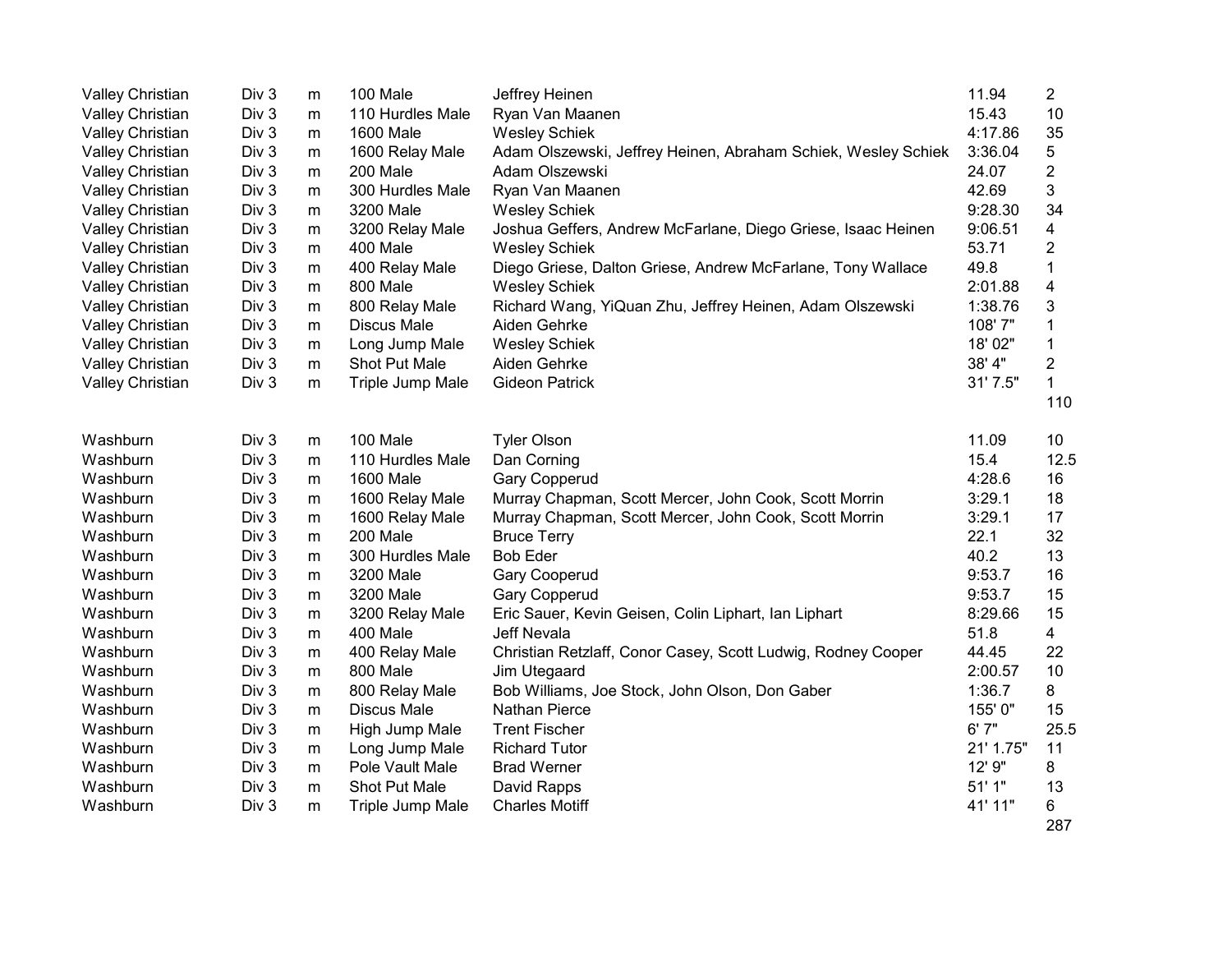| Winnebago Lutheran | Div 3 | m | 100 Male         | <b>Spencer Hicks</b>                                     | 10.99     | 20  |
|--------------------|-------|---|------------------|----------------------------------------------------------|-----------|-----|
| Winnebago Lutheran | Div 3 | m | 110 Hurdles Male | T.J. Thomsen                                             | 15.24     | 16  |
| Winnebago Lutheran | Div 3 | m | 1600 Male        | Mitchell Bilitz                                          | 4:18.28   | 34  |
| Winnebago Lutheran | Div 3 | m | 1600 Relay Male  | John Hilmer, Kole Knueppel, Jim Huey, Derek Kritzer      | 3:33.5    | 8   |
| Winnebago Lutheran | Div 3 | m | 200 Male         | Spencer Hicks                                            | 22.54     | 15  |
| Winnebago Lutheran | Div 3 | m | 300 Hurdles Male | <b>Jesse Sterr</b>                                       | 41.04     | 11  |
| Winnebago Lutheran | Div 3 | m | 3200 Male        | Mitchell Bilitz                                          | 9:27.06   | 35  |
| Winnebago Lutheran | Div 3 | m | 3200 Relay Male  | Peter Mathwig, Tom Otto, Derek Dobogai, Alan Zoellner    | 8:25.4    | 18  |
| Winnebago Lutheran | Div 3 | m | 400 Male         | <b>Brent Narges</b>                                      | 51.64     | 6   |
| Winnebago Lutheran | Div 3 | m | 400 Relay Male   | Aaron McCormick, Cody Schoepke, Tom Blum, Spencer Hicks  | 44.88     | 15  |
| Winnebago Lutheran | Div 3 | m | 800 Male         | Mitchell Bilitz                                          | 2:00.3    | 12  |
| Winnebago Lutheran | Div 3 | m | 800 Relay Male   | Josh Huey, Kalan Narance, Gideon Wenig, Donovan Schwartz | 1:33.60   | 15  |
| Winnebago Lutheran | Div 3 | m | Discus Male      | Jacob Kalmus                                             | 144' 10"  | 8   |
| Winnebago Lutheran | Div 3 | m | High Jump Male   | <b>Scott Vetter</b>                                      | 6'6''     | 19  |
| Winnebago Lutheran | Div 3 | m | Long Jump Male   | <b>Barry Rusch</b>                                       | 22' 2.75" | 27  |
| Winnebago Lutheran | Div 3 | m | Pole Vault Male  | Ryan Weigand                                             | 13'3''    | 17  |
| Winnebago Lutheran | Div 3 | m | Shot Put Male    | <b>Bill Strasser</b>                                     | 52' 1.5"  | 17  |
| Winnebago Lutheran | Div 3 | m | Triple Jump Male | James Huey                                               | 44' 9"    | 25  |
|                    |       |   |                  |                                                          |           | 318 |
|                    |       |   |                  |                                                          |           |     |